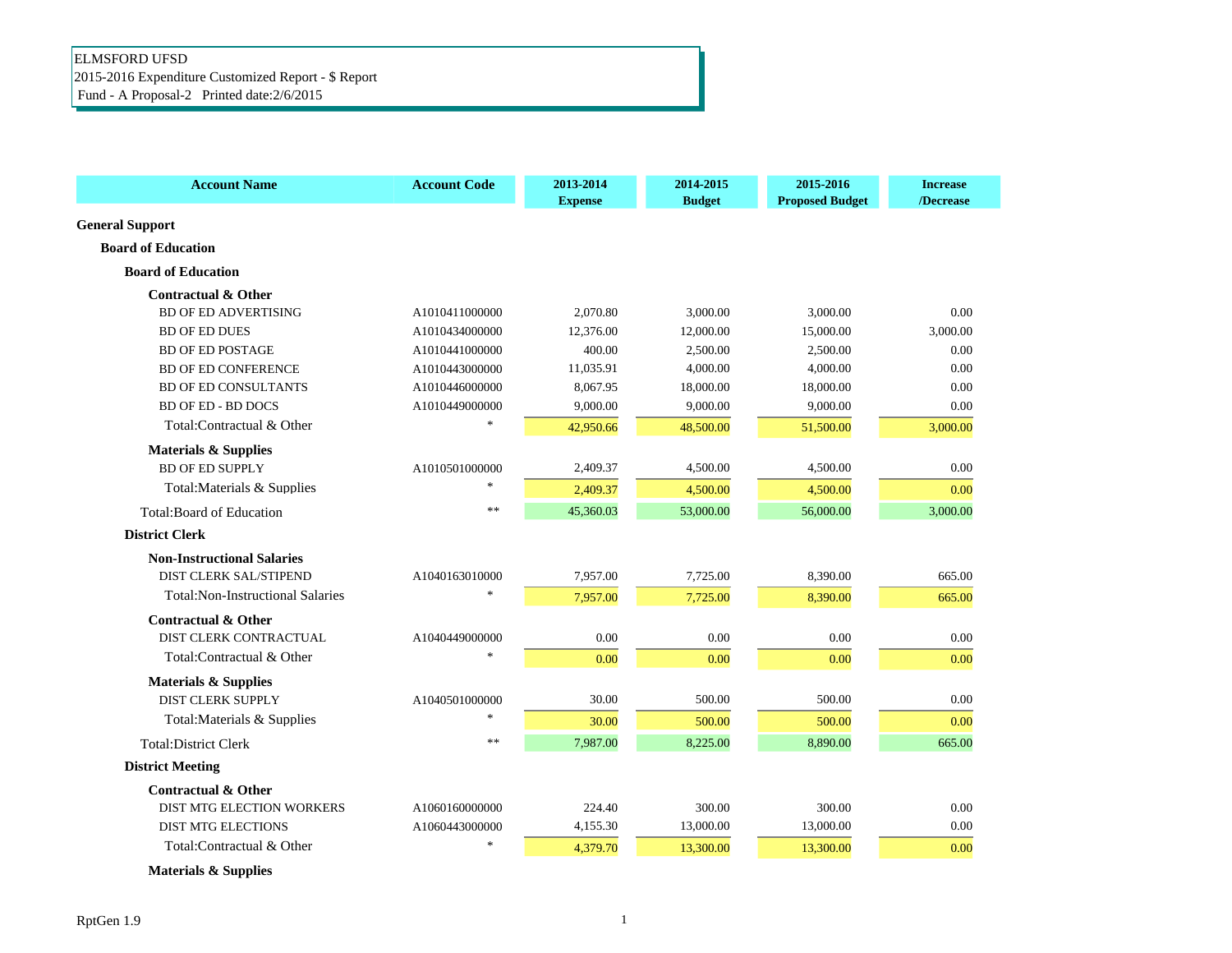| <b>Account Name</b>                     | <b>Account Code</b> | 2013-2014<br><b>Expense</b> | 2014-2015<br><b>Budget</b> | 2015-2016<br><b>Proposed Budget</b> | <b>Increase</b><br>/Decrease |
|-----------------------------------------|---------------------|-----------------------------|----------------------------|-------------------------------------|------------------------------|
| <b>DIST MTG SUPPLY</b>                  | A1060501000000      | 1,525.45                    | 2,000.00                   | 2,000.00                            | 0.00                         |
| Total: Materials & Supplies             |                     | 1,525.45                    | 2,000.00                   | 2,000.00                            | 0.00                         |
| <b>Total:District Meeting</b>           | **                  | 5,905.15                    | 15,300.00                  | 15,300.00                           | 0.00                         |
| <b>Total:Board of Education</b>         | ***                 | 59,252.18                   | 76,525.00                  | 80,190.00                           | 3,665.00                     |
| <b>Central Administration</b>           |                     |                             |                            |                                     |                              |
| <b>Chief School Administrator</b>       |                     |                             |                            |                                     |                              |
| <b>Instructional Salaries</b>           |                     |                             |                            |                                     |                              |
| <b>CSA INSTR SAL- SUPT</b>              | A1240150010000      | 206,667.00                  | 225,000.00                 | 231,000.00                          | 6,000.00                     |
| <b>Total:Instructional Salaries</b>     |                     | 206,667.00                  | 225,000.00                 | 231,000.00                          | 6,000.00                     |
| <b>Non-Instructional Salaries</b>       |                     |                             |                            |                                     |                              |
| CSA NONINSTR SAL(1)                     | A1240160010000      | 73,923.00                   | 73,923.00                  | 76,141.00                           | 2,218.00                     |
| CSA NONINSTR SAL OTHER                  | A1240163010000      | $0.00\,$                    | 0.00                       | 0.00                                | 0.00                         |
| <b>Total:Non-Instructional Salaries</b> |                     | 73,923.00                   | 73,923.00                  | 76,141.00                           | 2,218.00                     |
| Equipment                               |                     |                             |                            |                                     |                              |
| <b>CSA EQUIP</b>                        | A1240200700000      | 0.00                        | 0.00                       | 0.00                                | 0.00                         |
| Total: Equipment                        | $*$                 | 0.00                        | 0.00                       | 0.00                                | 0.00                         |
| <b>Contractual &amp; Other</b>          |                     |                             |                            |                                     |                              |
| <b>CSA EQUIP REP</b>                    | A1240430700000      | 0.00                        | 1,750.00                   | 1,750.00                            | 0.00                         |
| <b>CSA SUBSCRIPTIONS</b>                | A1240433700000      | $0.00\,$                    | 0.00                       | 0.00                                | 0.00                         |
| <b>CSA DUES</b>                         | A1240434700000      | 4,651.63                    | 5,100.00                   | 5,100.00                            | 0.00                         |
| <b>CSA MILEAGE</b>                      | A1240435700000      | $0.00\,$                    | 0.00                       | 0.00                                | 0.00                         |
| <b>CSA POSTAGE</b>                      | A1240441700000      | 1,700.00                    | 500.00                     | 500.00                              | 0.00                         |
| <b>CSA CONFERENCES</b>                  | A1240443700000      | 1,231.57                    | 2,800.00                   | 2,800.00                            | $0.00\,$                     |
| <b>CSA CONTRACTUAL</b>                  | A1240449700000      | 6,000.00                    | 6,000.00                   | 9,000.00                            | 3,000.00                     |
| Total:Contractual & Other               |                     | 13,583.20                   | 16,150.00                  | 19,150.00                           | 3,000.00                     |
| <b>Materials &amp; Supplies</b>         |                     |                             |                            |                                     |                              |
| <b>CSA SUPPLY</b>                       | A1240501700000      | 2,008.69                    | 2,100.00                   | 2,100.00                            | 0.00                         |
| Total: Materials & Supplies             |                     | 2,008.69                    | 2,100.00                   | 2,100.00                            | 0.00                         |
| Total: Chief School Administrator       | **                  | 296,181.89                  | 317,173.00                 | 328,391.00                          | 11,218.00                    |
| <b>Total:Central Administration</b>     | ***                 | 296,181.89                  | 317,173.00                 | 328,391.00                          | 11,218.00                    |
| <b>Finance</b>                          |                     |                             |                            |                                     |                              |
| <b>Business Administration</b>          |                     |                             |                            |                                     |                              |
| <b>Instructional Salaries</b>           |                     |                             |                            |                                     |                              |
| <b>BUS ADM INST-SAL</b>                 | A1310150010000      | 181,229.00                  | 181,299.00                 | 186,738.00                          | 5,439.00                     |
| <b>Total:Instructional Salaries</b>     |                     | 181,229.00                  | 181,299.00                 | 186,738.00                          | 5,439.00                     |
| <b>Non-Instructional Salaries</b>       |                     |                             |                            |                                     |                              |
| BUS ADM NONINSTR SAL (3.5)              | A1310160010000      | 144,575.00                  | 147,975.00                 | 149,975.00                          | 2,000.00                     |
|                                         |                     |                             |                            |                                     |                              |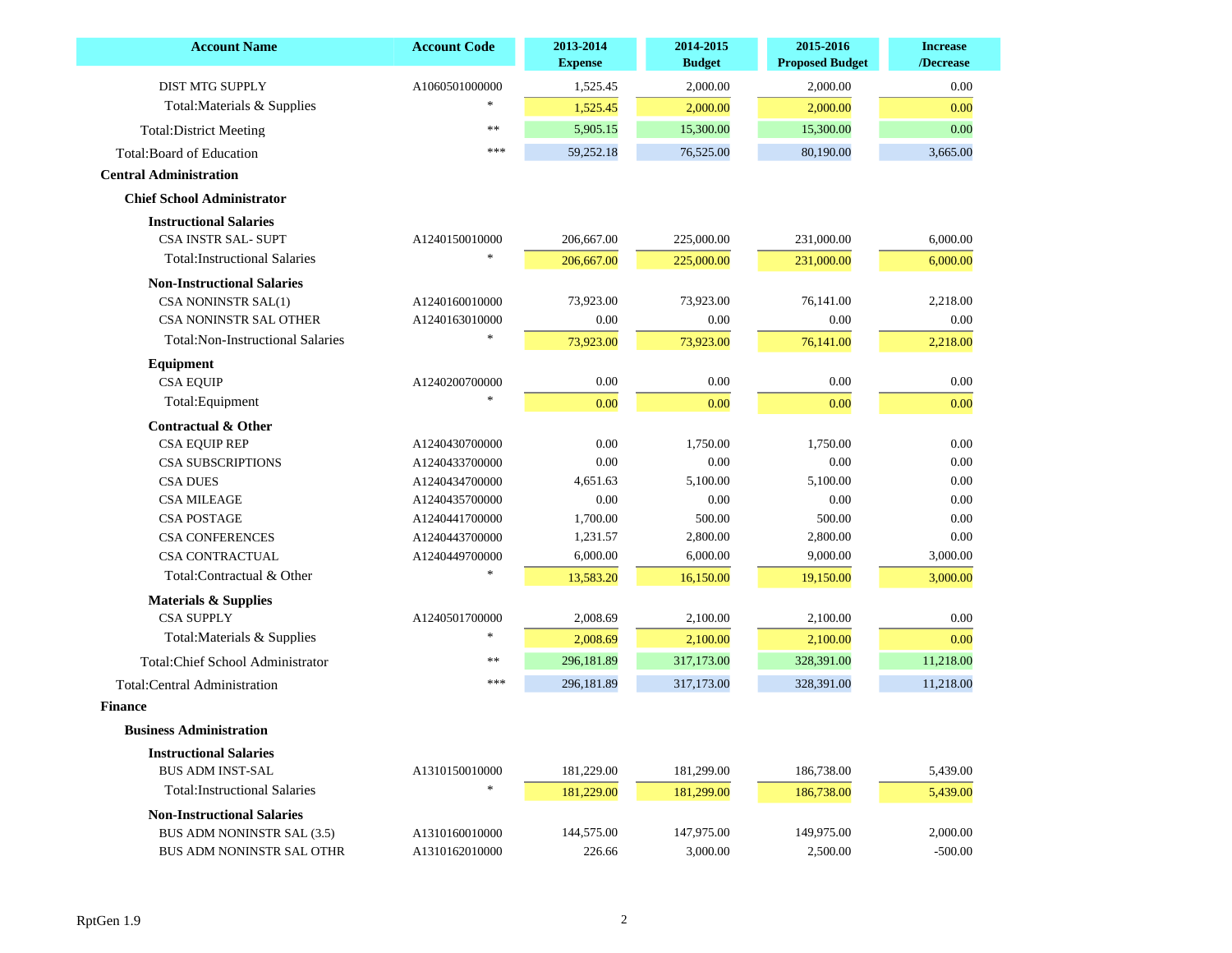| $\frac{1}{2}$<br><b>Total:Non-Instructional Salaries</b><br>144,801.66<br>150,975.00<br>152,475.00<br>1,500.00<br>Equipment<br>Total:Equipment<br>0.00<br>0.00<br>0.00<br>0.00<br><b>Contractual &amp; Other</b><br>0.00<br><b>JUNE PAYMENTS</b><br>0.00<br>0.00<br>0.00<br>A1310160090000<br>330.00<br>0.00<br>500.00<br>500.00<br>A1310430000000<br><b>BUS ADM EQUIP REP</b><br>0.00<br>300.00<br>350.00<br>50.00<br><b>BUS ADM SUBSCRIPTIONS</b><br>A1310433000000<br>0.00<br><b>BUS ADM DUES</b><br>587.00<br>1,000.00<br>1,000.00<br>A1310434000000<br>0.00<br>650.00<br>500.00<br>$-150.00$<br><b>BUS ADM MILEAGE</b><br>A1310435000000<br>0.00<br>2,600.00<br>7,600.00<br>5,000.00<br><b>BUS ADM POSTAGE</b><br>A1310441000000<br>1,931.49<br>2,000.00<br>2,000.00<br>0.00<br><b>BUS ADM CONFERENCES</b><br>A1310443000000<br>5,600.00<br>0.00<br>2,200.00<br>2,200.00<br><b>BUS ADM CONSULTANTS</b><br>A1310446000000<br>0.00<br>8,200.00<br>6,000.00<br>$-2,200.00$<br>BUS ADM CONTRACTUAL<br>A1310449000000<br>Total:Contractual & Other<br>8,448.49<br>15,250.00<br>20,150.00<br>4,900.00<br><b>Materials &amp; Supplies</b><br>0.00<br><b>BUS ADM SUPPLY</b><br>6,071.42<br>7,000.00<br>7,000.00<br>A1310501000000<br>Total: Materials & Supplies<br>0.00<br>6,071.42<br>7,000.00<br>7,000.00<br>340,550.57<br>354,524.00<br>366,363.00<br>11,839.00<br>$\ast$<br><b>Total:Business Administration</b><br><b>Contractual &amp; Other</b><br>19,116.25<br>19,000.00<br>21,000.00<br><b>AUDITING INT/CLAIMS</b><br>2,000.00<br>A1320410000000<br>31,700.00<br>2,000.00<br><b>AUDITING EXTERNAL</b><br>A1320442000000<br>29,000.00<br>31,000.00<br>Total:Contractual & Other<br>50,816.25<br>48,000.00<br>52,000.00<br>4,000.00<br>50,816.25<br>48,000.00<br>52,000.00<br>4,000.00<br>Total: Auditing<br>**<br><b>Non-Instructional Salaries</b><br>85,968.75<br>95,688.00<br>98,559.00<br>2,871.00<br>TREASURER SALARY(1)<br>A1325160010000<br><b>Total:Non-Instructional Salaries</b><br>85,968.75<br>95,688.00<br>98,559.00<br>2,871.00<br><b>Contractual &amp; Other</b><br>Total:Contractual & Other<br>$\ast$<br>0.00<br>0.00<br>0.00<br>0.00<br><b>Materials &amp; Supplies</b><br><b>TREASURER SUPPLIES</b><br>A1325501000000<br>103.34<br>300.00<br>300.00<br>0.00<br>Total: Materials & Supplies<br>103.34<br>300.00<br>300.00<br>0.00<br>Total:Treasurer<br>$\ast$<br>86,072.09<br>95,988.00<br>98,859.00<br>2,871.00<br>***<br>477,438.91<br>18,710.00<br>498,512.00<br>517,222.00 | <b>Account Name</b> | <b>Account Code</b> | 2013-2014<br><b>Expense</b> | 2014-2015<br><b>Budget</b> | 2015-2016<br><b>Proposed Budget</b> | <b>Increase</b><br>/Decrease |
|---------------------------------------------------------------------------------------------------------------------------------------------------------------------------------------------------------------------------------------------------------------------------------------------------------------------------------------------------------------------------------------------------------------------------------------------------------------------------------------------------------------------------------------------------------------------------------------------------------------------------------------------------------------------------------------------------------------------------------------------------------------------------------------------------------------------------------------------------------------------------------------------------------------------------------------------------------------------------------------------------------------------------------------------------------------------------------------------------------------------------------------------------------------------------------------------------------------------------------------------------------------------------------------------------------------------------------------------------------------------------------------------------------------------------------------------------------------------------------------------------------------------------------------------------------------------------------------------------------------------------------------------------------------------------------------------------------------------------------------------------------------------------------------------------------------------------------------------------------------------------------------------------------------------------------------------------------------------------------------------------------------------------------------------------------------------------------------------------------------------------------------------------------------------------------------------------------------------------------------------------------------------------------------------------------------------------------------------------------------------------------------------------------------------------------------------------------------------------------------------------------|---------------------|---------------------|-----------------------------|----------------------------|-------------------------------------|------------------------------|
|                                                                                                                                                                                                                                                                                                                                                                                                                                                                                                                                                                                                                                                                                                                                                                                                                                                                                                                                                                                                                                                                                                                                                                                                                                                                                                                                                                                                                                                                                                                                                                                                                                                                                                                                                                                                                                                                                                                                                                                                                                                                                                                                                                                                                                                                                                                                                                                                                                                                                                         |                     |                     |                             |                            |                                     |                              |
|                                                                                                                                                                                                                                                                                                                                                                                                                                                                                                                                                                                                                                                                                                                                                                                                                                                                                                                                                                                                                                                                                                                                                                                                                                                                                                                                                                                                                                                                                                                                                                                                                                                                                                                                                                                                                                                                                                                                                                                                                                                                                                                                                                                                                                                                                                                                                                                                                                                                                                         |                     |                     |                             |                            |                                     |                              |
|                                                                                                                                                                                                                                                                                                                                                                                                                                                                                                                                                                                                                                                                                                                                                                                                                                                                                                                                                                                                                                                                                                                                                                                                                                                                                                                                                                                                                                                                                                                                                                                                                                                                                                                                                                                                                                                                                                                                                                                                                                                                                                                                                                                                                                                                                                                                                                                                                                                                                                         |                     |                     |                             |                            |                                     |                              |
|                                                                                                                                                                                                                                                                                                                                                                                                                                                                                                                                                                                                                                                                                                                                                                                                                                                                                                                                                                                                                                                                                                                                                                                                                                                                                                                                                                                                                                                                                                                                                                                                                                                                                                                                                                                                                                                                                                                                                                                                                                                                                                                                                                                                                                                                                                                                                                                                                                                                                                         |                     |                     |                             |                            |                                     |                              |
|                                                                                                                                                                                                                                                                                                                                                                                                                                                                                                                                                                                                                                                                                                                                                                                                                                                                                                                                                                                                                                                                                                                                                                                                                                                                                                                                                                                                                                                                                                                                                                                                                                                                                                                                                                                                                                                                                                                                                                                                                                                                                                                                                                                                                                                                                                                                                                                                                                                                                                         |                     |                     |                             |                            |                                     |                              |
|                                                                                                                                                                                                                                                                                                                                                                                                                                                                                                                                                                                                                                                                                                                                                                                                                                                                                                                                                                                                                                                                                                                                                                                                                                                                                                                                                                                                                                                                                                                                                                                                                                                                                                                                                                                                                                                                                                                                                                                                                                                                                                                                                                                                                                                                                                                                                                                                                                                                                                         |                     |                     |                             |                            |                                     |                              |
|                                                                                                                                                                                                                                                                                                                                                                                                                                                                                                                                                                                                                                                                                                                                                                                                                                                                                                                                                                                                                                                                                                                                                                                                                                                                                                                                                                                                                                                                                                                                                                                                                                                                                                                                                                                                                                                                                                                                                                                                                                                                                                                                                                                                                                                                                                                                                                                                                                                                                                         |                     |                     |                             |                            |                                     |                              |
|                                                                                                                                                                                                                                                                                                                                                                                                                                                                                                                                                                                                                                                                                                                                                                                                                                                                                                                                                                                                                                                                                                                                                                                                                                                                                                                                                                                                                                                                                                                                                                                                                                                                                                                                                                                                                                                                                                                                                                                                                                                                                                                                                                                                                                                                                                                                                                                                                                                                                                         |                     |                     |                             |                            |                                     |                              |
|                                                                                                                                                                                                                                                                                                                                                                                                                                                                                                                                                                                                                                                                                                                                                                                                                                                                                                                                                                                                                                                                                                                                                                                                                                                                                                                                                                                                                                                                                                                                                                                                                                                                                                                                                                                                                                                                                                                                                                                                                                                                                                                                                                                                                                                                                                                                                                                                                                                                                                         |                     |                     |                             |                            |                                     |                              |
|                                                                                                                                                                                                                                                                                                                                                                                                                                                                                                                                                                                                                                                                                                                                                                                                                                                                                                                                                                                                                                                                                                                                                                                                                                                                                                                                                                                                                                                                                                                                                                                                                                                                                                                                                                                                                                                                                                                                                                                                                                                                                                                                                                                                                                                                                                                                                                                                                                                                                                         |                     |                     |                             |                            |                                     |                              |
|                                                                                                                                                                                                                                                                                                                                                                                                                                                                                                                                                                                                                                                                                                                                                                                                                                                                                                                                                                                                                                                                                                                                                                                                                                                                                                                                                                                                                                                                                                                                                                                                                                                                                                                                                                                                                                                                                                                                                                                                                                                                                                                                                                                                                                                                                                                                                                                                                                                                                                         |                     |                     |                             |                            |                                     |                              |
|                                                                                                                                                                                                                                                                                                                                                                                                                                                                                                                                                                                                                                                                                                                                                                                                                                                                                                                                                                                                                                                                                                                                                                                                                                                                                                                                                                                                                                                                                                                                                                                                                                                                                                                                                                                                                                                                                                                                                                                                                                                                                                                                                                                                                                                                                                                                                                                                                                                                                                         |                     |                     |                             |                            |                                     |                              |
|                                                                                                                                                                                                                                                                                                                                                                                                                                                                                                                                                                                                                                                                                                                                                                                                                                                                                                                                                                                                                                                                                                                                                                                                                                                                                                                                                                                                                                                                                                                                                                                                                                                                                                                                                                                                                                                                                                                                                                                                                                                                                                                                                                                                                                                                                                                                                                                                                                                                                                         |                     |                     |                             |                            |                                     |                              |
|                                                                                                                                                                                                                                                                                                                                                                                                                                                                                                                                                                                                                                                                                                                                                                                                                                                                                                                                                                                                                                                                                                                                                                                                                                                                                                                                                                                                                                                                                                                                                                                                                                                                                                                                                                                                                                                                                                                                                                                                                                                                                                                                                                                                                                                                                                                                                                                                                                                                                                         |                     |                     |                             |                            |                                     |                              |
|                                                                                                                                                                                                                                                                                                                                                                                                                                                                                                                                                                                                                                                                                                                                                                                                                                                                                                                                                                                                                                                                                                                                                                                                                                                                                                                                                                                                                                                                                                                                                                                                                                                                                                                                                                                                                                                                                                                                                                                                                                                                                                                                                                                                                                                                                                                                                                                                                                                                                                         |                     |                     |                             |                            |                                     |                              |
|                                                                                                                                                                                                                                                                                                                                                                                                                                                                                                                                                                                                                                                                                                                                                                                                                                                                                                                                                                                                                                                                                                                                                                                                                                                                                                                                                                                                                                                                                                                                                                                                                                                                                                                                                                                                                                                                                                                                                                                                                                                                                                                                                                                                                                                                                                                                                                                                                                                                                                         |                     |                     |                             |                            |                                     |                              |
|                                                                                                                                                                                                                                                                                                                                                                                                                                                                                                                                                                                                                                                                                                                                                                                                                                                                                                                                                                                                                                                                                                                                                                                                                                                                                                                                                                                                                                                                                                                                                                                                                                                                                                                                                                                                                                                                                                                                                                                                                                                                                                                                                                                                                                                                                                                                                                                                                                                                                                         |                     |                     |                             |                            |                                     |                              |
|                                                                                                                                                                                                                                                                                                                                                                                                                                                                                                                                                                                                                                                                                                                                                                                                                                                                                                                                                                                                                                                                                                                                                                                                                                                                                                                                                                                                                                                                                                                                                                                                                                                                                                                                                                                                                                                                                                                                                                                                                                                                                                                                                                                                                                                                                                                                                                                                                                                                                                         |                     |                     |                             |                            |                                     |                              |
|                                                                                                                                                                                                                                                                                                                                                                                                                                                                                                                                                                                                                                                                                                                                                                                                                                                                                                                                                                                                                                                                                                                                                                                                                                                                                                                                                                                                                                                                                                                                                                                                                                                                                                                                                                                                                                                                                                                                                                                                                                                                                                                                                                                                                                                                                                                                                                                                                                                                                                         | <b>Auditing</b>     |                     |                             |                            |                                     |                              |
|                                                                                                                                                                                                                                                                                                                                                                                                                                                                                                                                                                                                                                                                                                                                                                                                                                                                                                                                                                                                                                                                                                                                                                                                                                                                                                                                                                                                                                                                                                                                                                                                                                                                                                                                                                                                                                                                                                                                                                                                                                                                                                                                                                                                                                                                                                                                                                                                                                                                                                         |                     |                     |                             |                            |                                     |                              |
|                                                                                                                                                                                                                                                                                                                                                                                                                                                                                                                                                                                                                                                                                                                                                                                                                                                                                                                                                                                                                                                                                                                                                                                                                                                                                                                                                                                                                                                                                                                                                                                                                                                                                                                                                                                                                                                                                                                                                                                                                                                                                                                                                                                                                                                                                                                                                                                                                                                                                                         |                     |                     |                             |                            |                                     |                              |
|                                                                                                                                                                                                                                                                                                                                                                                                                                                                                                                                                                                                                                                                                                                                                                                                                                                                                                                                                                                                                                                                                                                                                                                                                                                                                                                                                                                                                                                                                                                                                                                                                                                                                                                                                                                                                                                                                                                                                                                                                                                                                                                                                                                                                                                                                                                                                                                                                                                                                                         |                     |                     |                             |                            |                                     |                              |
|                                                                                                                                                                                                                                                                                                                                                                                                                                                                                                                                                                                                                                                                                                                                                                                                                                                                                                                                                                                                                                                                                                                                                                                                                                                                                                                                                                                                                                                                                                                                                                                                                                                                                                                                                                                                                                                                                                                                                                                                                                                                                                                                                                                                                                                                                                                                                                                                                                                                                                         |                     |                     |                             |                            |                                     |                              |
|                                                                                                                                                                                                                                                                                                                                                                                                                                                                                                                                                                                                                                                                                                                                                                                                                                                                                                                                                                                                                                                                                                                                                                                                                                                                                                                                                                                                                                                                                                                                                                                                                                                                                                                                                                                                                                                                                                                                                                                                                                                                                                                                                                                                                                                                                                                                                                                                                                                                                                         |                     |                     |                             |                            |                                     |                              |
|                                                                                                                                                                                                                                                                                                                                                                                                                                                                                                                                                                                                                                                                                                                                                                                                                                                                                                                                                                                                                                                                                                                                                                                                                                                                                                                                                                                                                                                                                                                                                                                                                                                                                                                                                                                                                                                                                                                                                                                                                                                                                                                                                                                                                                                                                                                                                                                                                                                                                                         | <b>Treasurer</b>    |                     |                             |                            |                                     |                              |
|                                                                                                                                                                                                                                                                                                                                                                                                                                                                                                                                                                                                                                                                                                                                                                                                                                                                                                                                                                                                                                                                                                                                                                                                                                                                                                                                                                                                                                                                                                                                                                                                                                                                                                                                                                                                                                                                                                                                                                                                                                                                                                                                                                                                                                                                                                                                                                                                                                                                                                         |                     |                     |                             |                            |                                     |                              |
|                                                                                                                                                                                                                                                                                                                                                                                                                                                                                                                                                                                                                                                                                                                                                                                                                                                                                                                                                                                                                                                                                                                                                                                                                                                                                                                                                                                                                                                                                                                                                                                                                                                                                                                                                                                                                                                                                                                                                                                                                                                                                                                                                                                                                                                                                                                                                                                                                                                                                                         |                     |                     |                             |                            |                                     |                              |
|                                                                                                                                                                                                                                                                                                                                                                                                                                                                                                                                                                                                                                                                                                                                                                                                                                                                                                                                                                                                                                                                                                                                                                                                                                                                                                                                                                                                                                                                                                                                                                                                                                                                                                                                                                                                                                                                                                                                                                                                                                                                                                                                                                                                                                                                                                                                                                                                                                                                                                         |                     |                     |                             |                            |                                     |                              |
|                                                                                                                                                                                                                                                                                                                                                                                                                                                                                                                                                                                                                                                                                                                                                                                                                                                                                                                                                                                                                                                                                                                                                                                                                                                                                                                                                                                                                                                                                                                                                                                                                                                                                                                                                                                                                                                                                                                                                                                                                                                                                                                                                                                                                                                                                                                                                                                                                                                                                                         |                     |                     |                             |                            |                                     |                              |
|                                                                                                                                                                                                                                                                                                                                                                                                                                                                                                                                                                                                                                                                                                                                                                                                                                                                                                                                                                                                                                                                                                                                                                                                                                                                                                                                                                                                                                                                                                                                                                                                                                                                                                                                                                                                                                                                                                                                                                                                                                                                                                                                                                                                                                                                                                                                                                                                                                                                                                         |                     |                     |                             |                            |                                     |                              |
|                                                                                                                                                                                                                                                                                                                                                                                                                                                                                                                                                                                                                                                                                                                                                                                                                                                                                                                                                                                                                                                                                                                                                                                                                                                                                                                                                                                                                                                                                                                                                                                                                                                                                                                                                                                                                                                                                                                                                                                                                                                                                                                                                                                                                                                                                                                                                                                                                                                                                                         |                     |                     |                             |                            |                                     |                              |
|                                                                                                                                                                                                                                                                                                                                                                                                                                                                                                                                                                                                                                                                                                                                                                                                                                                                                                                                                                                                                                                                                                                                                                                                                                                                                                                                                                                                                                                                                                                                                                                                                                                                                                                                                                                                                                                                                                                                                                                                                                                                                                                                                                                                                                                                                                                                                                                                                                                                                                         |                     |                     |                             |                            |                                     |                              |
|                                                                                                                                                                                                                                                                                                                                                                                                                                                                                                                                                                                                                                                                                                                                                                                                                                                                                                                                                                                                                                                                                                                                                                                                                                                                                                                                                                                                                                                                                                                                                                                                                                                                                                                                                                                                                                                                                                                                                                                                                                                                                                                                                                                                                                                                                                                                                                                                                                                                                                         |                     |                     |                             |                            |                                     |                              |
|                                                                                                                                                                                                                                                                                                                                                                                                                                                                                                                                                                                                                                                                                                                                                                                                                                                                                                                                                                                                                                                                                                                                                                                                                                                                                                                                                                                                                                                                                                                                                                                                                                                                                                                                                                                                                                                                                                                                                                                                                                                                                                                                                                                                                                                                                                                                                                                                                                                                                                         |                     |                     |                             |                            |                                     |                              |
|                                                                                                                                                                                                                                                                                                                                                                                                                                                                                                                                                                                                                                                                                                                                                                                                                                                                                                                                                                                                                                                                                                                                                                                                                                                                                                                                                                                                                                                                                                                                                                                                                                                                                                                                                                                                                                                                                                                                                                                                                                                                                                                                                                                                                                                                                                                                                                                                                                                                                                         | Total:Finance       |                     |                             |                            |                                     |                              |

 **Staff**

 **Legal**

 **Contractual & Other**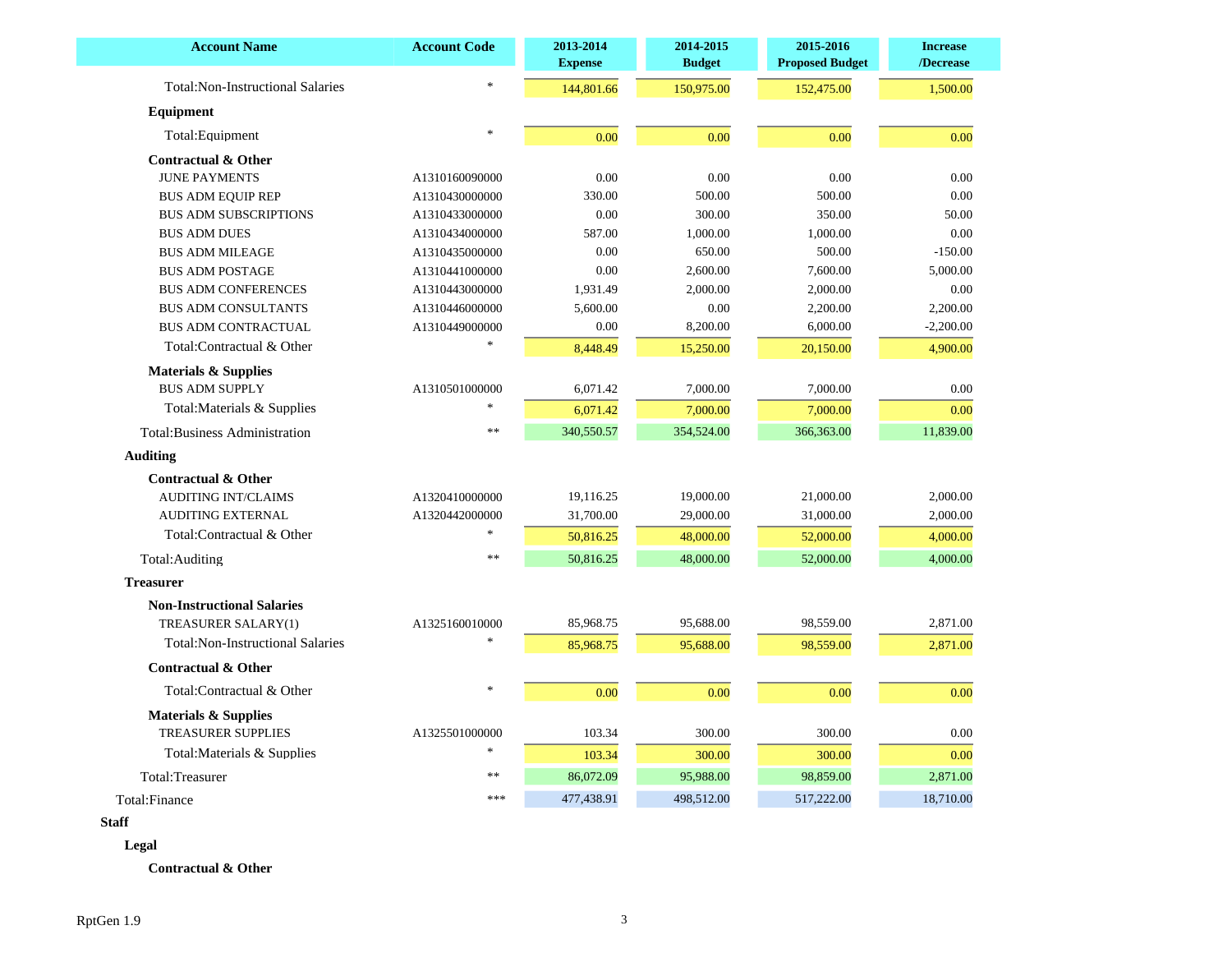| <b>Account Name</b>                      | <b>Account Code</b> | 2013-2014<br><b>Expense</b> | 2014-2015<br><b>Budget</b> | 2015-2016<br><b>Proposed Budget</b> | <b>Increase</b><br>/Decrease |
|------------------------------------------|---------------------|-----------------------------|----------------------------|-------------------------------------|------------------------------|
| <b>LEGAL SERVICES ATTY FEES</b>          | A1420442000000      | 56,270.39                   | 100,000.00                 | 90,000.00                           | $-10,000.00$                 |
| LEGAL SERVICES-HEARINGS                  | A1420449000000      | 0.00                        | 10,000.00                  | 6,000.00                            | $-4,000.00$                  |
| Total:Contractual & Other                |                     | 56,270.39                   | 110,000.00                 | 96,000.00                           | $-14,000.00$                 |
| <b>BOCES</b> Services                    |                     |                             |                            |                                     |                              |
| <b>BOCES COOP NEG 651</b>                | A1420491005501      | 2,641.00                    | 3,075.00                   | 3,075.00                            | 0.00                         |
| <b>Total:BOCES Services</b>              | $\ast$              | 2,641.00                    | 3,075.00                   | 3,075.00                            | 0.00                         |
| Total:Legal                              | **                  | 58,911.39                   | 113,075.00                 | 99,075.00                           | $-14,000.00$                 |
| <b>Public Information &amp; Services</b> |                     |                             |                            |                                     |                              |
| <b>Contractual &amp; Other</b>           |                     |                             |                            |                                     |                              |
| <b>SCHOOL COMM REL POSTAGE</b>           | A1480441700000      | 4,924.03                    | 8,000.00                   | 8,000.00                            | 0.00                         |
| <b>SCHOOL COMM REL CONSULT</b>           | A1480446700000      | 5,100.00                    | 7,000.00                   | 7,000.00                            | 0.00                         |
| <b>SCHOOL COMM REL OTHER</b>             | A1480449700000      | 5,278.18                    | 8,000.00                   | 8,000.00                            | 0.00                         |
| Total:Contractual & Other                |                     | 15,302.21                   | 23,000.00                  | 23,000.00                           | 0.00                         |
| <b>BOCES</b> Services                    |                     |                             |                            |                                     |                              |
| <b>SCHOOL COMM REL BOCES PR</b>          | A1480491700000      | 18,409.00                   | 0.00                       | 0.00                                | 0.00                         |
| <b>Total:BOCES Services</b>              |                     | 18,409.00                   | 0.00                       | 0.00                                | 0.00                         |
| <b>Materials &amp; Supplies</b>          |                     |                             |                            |                                     |                              |
| <b>SCHOOL COMM REL SUPPLY</b>            | A1480501700000      | 60.53                       | 2,000.00                   | 2,000.00                            | 0.00                         |
| Total: Materials & Supplies              |                     | 60.53                       | 2,000.00                   | 2,000.00                            | 0.00                         |
| Total: Public Information & Services     | $\ast$              | 33,771.74                   | 25,000.00                  | 25,000.00                           | 0.00                         |
| Total:Staff                              | ***                 | 92,683.13                   | 138,075.00                 | 124,075.00                          | $-14,000.00$                 |
| <b>Central Services</b>                  |                     |                             |                            |                                     |                              |
| <b>Operation of Plant</b>                |                     |                             |                            |                                     |                              |
| <b>Non-Instructional Salaries</b>        |                     |                             |                            |                                     |                              |
| OPERATIONS CLERICAL SUP                  | A1620160010000      | 25,004.00                   | 25,504.00                  | 25,504.00                           | 0.00                         |
| OPERATIONS SALARIES(8)                   | A1620160016000      | 439,551.68                  | 447,451.00                 | 463,448.00                          | 15,997.00                    |
| OPERATIONS SALARIES OVERTIM              | A1620163016000      | 14,075.75                   | 21,000.00                  | 21,000.00                           | 0.00                         |
| OPERATIONS SALARY PART TIME              | A1620163096000      | 13,376.03                   | 16,500.00                  | 16,500.00                           | 0.00                         |
| <b>Total:Non-Instructional Salaries</b>  |                     | 492,007.46                  | 510,455.00                 | 526,452.00                          | 15,997.00                    |
| <b>Contractual &amp; Other</b>           |                     |                             |                            |                                     |                              |
| OPERATIONS FUEL OIL UTIL                 | A1620400006002      | 157,576.09                  | 228.932.00                 | 223,932.00                          | $-5,000.00$                  |
| OPERATIONS ELECTRIC UTIL                 | A1620400006003      | 157,815.89                  | 226,012.00                 | 226,012.00                          | 0.00                         |
| OPERATIONS GAS UTIL                      | A1620400006004      | 57,470.71                   | 74,594.00                  | 74,594.00                           | 0.00                         |
| OPERATIONS TELEPHONE UTIL                | A1620400006005      | 25,149.03                   | 41,712.00                  | 41,712.00                           | $0.00\,$                     |
| OPERATIONS WATER UTIL                    | A1620400006006      | 7,402.73                    | 14,508.00                  | 11,508.00                           | $-3,000.00$                  |
| Total:Contractual & Other                |                     | 405,414.45                  | 585,758.00                 | 577,758.00                          | $-8,000.00$                  |
| <b>Materials &amp; Supplies</b>          |                     |                             |                            |                                     |                              |
| OPERATIONS SUPPLY GEN                    | A1620501006000      | 735.06                      | 2,000.00                   | 2,000.00                            | 0.00                         |
| Total: Materials & Supplies              |                     | 735.06                      | 2,000.00                   | 2,000.00                            | 0.00                         |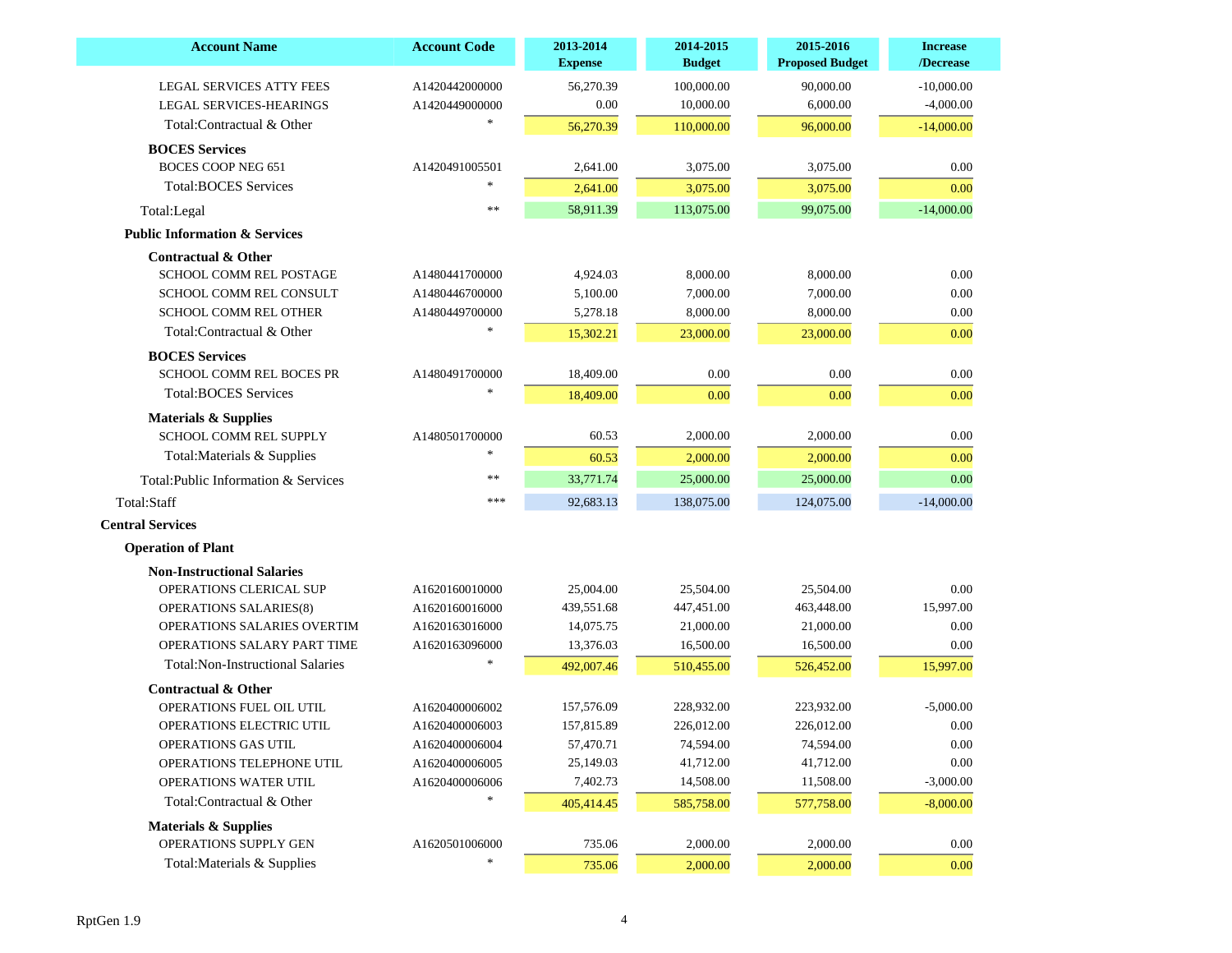| <b>Account Name</b>                     | <b>Account Code</b> | 2013-2014<br><b>Expense</b> | 2014-2015<br><b>Budget</b> | 2015-2016<br><b>Proposed Budget</b> | <b>Increase</b><br>/Decrease |
|-----------------------------------------|---------------------|-----------------------------|----------------------------|-------------------------------------|------------------------------|
| Total:Operation of Plant                | **                  | 898,156.97                  | 1,098,213.00               | 1,106,210.00                        | 7,997.00                     |
| <b>Maintenance of Plant</b>             |                     |                             |                            |                                     |                              |
| <b>Non-Instructional Salaries</b>       |                     |                             |                            |                                     |                              |
| <b>MAINT SALARIES (4)</b>               | A1621160016000      | 267,641.00                  | 275,881.00                 | 282,186.00                          | 6,305.00                     |
| <b>MAINT SALARIES OVERTIME</b>          | A1621163016000      | 22,694.65                   | 21,000.00                  | 22,000.00                           | 1,000.00                     |
| <b>MAINT SALARIES PART TIME</b>         | A1621163096000      | 9,729.72                    | 11,000.00                  | 11,230.00                           | 230.00                       |
| <b>Total:Non-Instructional Salaries</b> |                     | 300,065.37                  | 307,881.00                 | 315,416.00                          | 7,535.00                     |
| Equipment                               |                     |                             |                            |                                     |                              |
| MAINT EQUIPMENT                         | A1621200006001      | 0.00                        | 0.00                       | 5,000.00                            | 5,000.00                     |
| <b>MAINT EQUIP- GROUNDS</b>             | A1621200006002      | 0.00                        | 30,000.00                  | 6,500.00                            | $-23,500.00$                 |
| Total: Equipment                        |                     |                             |                            |                                     |                              |
|                                         |                     | 0.00                        | 30,000.00                  | 11,500.00                           | $-18,500.00$                 |
| Contractual & Other                     |                     |                             |                            |                                     |                              |
| MAINT EQUIP RENTAL                      | A1621402006007      | 1,511.01                    | 5,000.00                   | 4,000.00                            | $-1,000.00$                  |
| <b>MAINT EQUIP REPAIR</b>               | A1621402006008      | 41,698.65                   | 14,000.00                  | 14,000.00                           | 0.00                         |
| <b>MAINT BOILERS</b>                    | A1621402006009      | 37,378.83                   | 40,000.00                  | 30,000.00                           | $-10,000.00$                 |
| <b>MAINT BURGLAR ALARMS</b>             | A1621402006010      | 7,758.00                    | 1,000.00                   | 8,000.00                            | 7,000.00                     |
| <b>MAINT ELECTRIC REPAIRS</b>           | A1621402006012      | 3,544.00                    | 12,000.00                  | 15,000.00                           | 3,000.00                     |
| <b>MAINT EXTERM &amp; SANIT</b>         | A1621402006013      | 630.76                      | 3,250.00                   | 1,500.00                            | $-1,750.00$                  |
| <b>MAINT FIRE ALARMS</b>                | A1621402006014      | 5,175.00                    | 10,000.00                  | 5,300.00                            | $-4,700.00$                  |
| <b>MAINT FIRE EXITING</b>               | A1621402006015      | 869.61                      | 4,250.00                   | 2,500.00                            | $-1,750.00$                  |
| <b>MAINT FLOORS &amp; DOORS</b>         | A1621402006016      | 7,915.60                    | 15,000.00                  | 15,000.00                           | 0.00                         |
| MAINT INTERCOM/CLOCKS                   | A1621402006018      | 1,187.00                    | 2,000.00                   | 2,000.00                            | 0.00                         |
| <b>MAINT LAWNS &amp; FIELDS</b>         | A1621402006019      | 10,349.90                   | 15,000.00                  | 15,000.00                           | 0.00                         |
| <b>MAINT MASONRY</b>                    | A1621402006020      | 1,195.00                    | 5,000.00                   | 5,000.00                            | 0.00                         |
| <b>MAINT MOP SERVICE</b>                | A1621402006021      | 1,176.84                    | 8,000.00                   | 4,000.00                            | $-4,000.00$                  |
| MAINT PLUMBING REPAIR                   | A1621402006022      | 6,297.17                    | 14,000.00                  | 16,000.00                           | 2,000.00                     |
| <b>MAINT ROOFS</b>                      | A1621402006023      | 14,701.10                   | 8,000.00                   | 10,000.00                           | 2,000.00                     |
| <b>MAINT SHADES, BLINDS, WINDOWS</b>    | A1621402006024      | 1,800.00                    | 2,000.00                   | 2,000.00                            | 0.00                         |
| MAINT SNOW REMOVAL                      | A1621402006025      | 16,321.66                   | 20,000.00                  | 20,000.00                           | 0.00                         |
| <b>MAINT TEMP CONTROLS</b>              | A1621402006026      | 9,543.38                    | 15,000.00                  | 25,000.00                           | 10,000.00                    |
| <b>MAINT VEHICLE SERVICE</b>            | A1621402006027      | 1,841.00                    | 7,000.00                   | 5,000.00                            | $-2,000.00$                  |
| MAINT WASTE REMOVAL                     | A1621402006028      | 3,874.47                    | 4,700.00                   | 4,700.00                            | 0.00                         |
| MAINT WINDOW CLEANING                   | A1621402006029      | 4,900.00                    | 5,000.00                   | 5,000.00                            | 0.00                         |
| <b>MAINT WELDING</b>                    | A1621402006030      | 575.36                      | 1,500.00                   | 1,500.00                            | 0.00                         |
| <b>MAINT AHERA</b>                      | A1621402006034      | 5,837.50                    | 21,800.00                  | 6,800.00                            | $-15,000.00$                 |
| <b>MAINT PROJECT-ROOF REPLACEMEN</b>    | A1621403001213      | 276,577.66                  | 0.00                       | 0.00                                | 0.00                         |
| <b>MAINT PROJECTS-HAMILTON</b>          | A1621403006031      | 91,537.26                   | 61,500.00                  | 61,500.00                           | 0.00                         |
| MAINT PROJECT-GRADY                     | A1621403006032      | 63,257.55                   | 27,500.00                  | 27,500.00                           | 0.00                         |
| MAINT PROJECTS-DIXSON                   | A1621403006033      | 42,339.00                   | 27,500.00                  | 27,500.00                           | 0.00                         |
| MAINT CONSULTANT-EXPERT                 | A1621446006033      | 3,247.00                    | 10,000.00                  | 10,000.00                           | 0.00                         |
| MAINT CONSULTANT-ARCHITECT              | A1621446006035      | 12,314.90                   | 10,000.00                  | 10,000.00                           | 0.00                         |
| MAINT CONSULTANT-HEATING SYSTE          | A1621446006036      | 348,106.38                  | 0.00                       | 0.00                                | 0.00                         |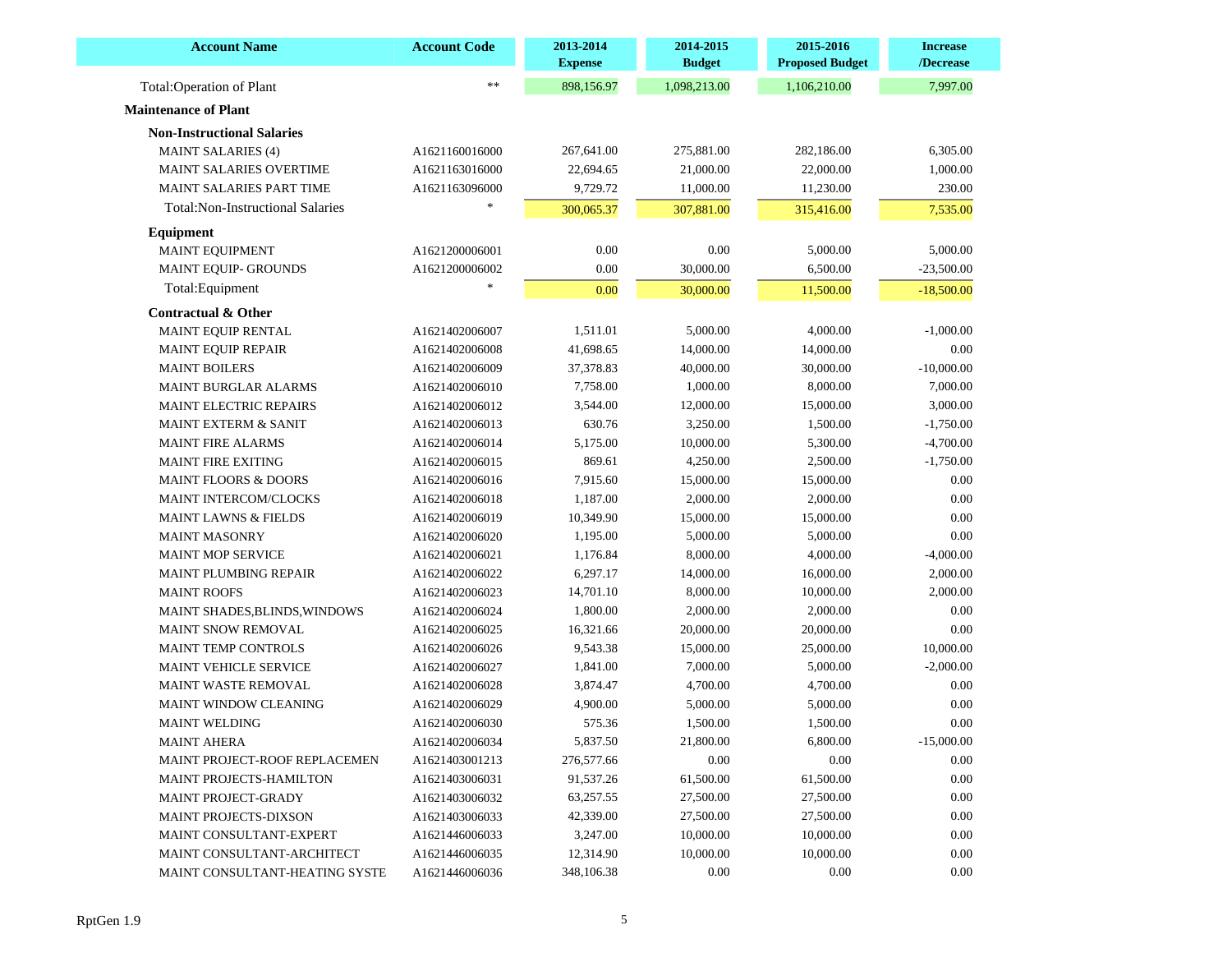| <b>Account Name</b>                   | <b>Account Code</b> | 2013-2014<br><b>Expense</b> | 2014-2015<br><b>Budget</b> | 2015-2016<br><b>Proposed Budget</b> | <b>Increase</b><br>/Decrease |
|---------------------------------------|---------------------|-----------------------------|----------------------------|-------------------------------------|------------------------------|
| Total:Contractual & Other             | $\ast$              | 1,023,461.59                | 370,000.00                 | 353,800.00                          | $-16,200.00$                 |
| <b>Materials &amp; Supplies</b>       |                     |                             |                            |                                     |                              |
| MAINT CONTRACTUAL UNIFORM AL          | A1621501000000      | 784.70                      | 2,950.00                   | 2,950.00                            | 0.00                         |
| MAINT SUPPLY ELECTRICAL               | A1621501006050      | 4,560.52                    | 7,000.00                   | 7,000.00                            | 0.00                         |
| MAINT SUPPLY PLUMBING                 | A1621501006051      | 4,937.07                    | 4,000.00                   | 7,000.00                            | 3,000.00                     |
| <b>MAINT SUPPLY GLASS</b>             | A1621501006052      | 4,100.00                    | 5,200.00                   | 7,000.00                            | 1,800.00                     |
| MAINT SUP LMBR HDWR PAINT             | A1621501006053      | 31,467.35                   | 40,000.00                  | 40,000.00                           | 0.00                         |
| <b>MAINT GASOLINE</b>                 | A1621501006054      | 2,621.62                    | 3,200.00                   | 3,200.00                            | 0.00                         |
| Total: Materials & Supplies           |                     | 48,471.26                   | 62,350.00                  | 67,150.00                           | 4,800.00                     |
| Total: Maintenance of Plant           | **                  | 1,371,998.22                | 770,231.00                 | 747,866.00                          | $-22,365.00$                 |
| <b>Central Data Processing</b>        |                     |                             |                            |                                     |                              |
| <b>Contractual &amp; Other</b>        |                     |                             |                            |                                     |                              |
| <b>COMPUTER SERVICES</b>              | A1680430000000      | 7,024.50                    | 7,375.00                   | 8,375.00                            | 1,000.00                     |
| Total:Contractual & Other             |                     | 7,024.50                    | 7,375.00                   | 8,375.00                            | 1,000.00                     |
| <b>BOCES</b> Services                 |                     |                             |                            |                                     |                              |
| <b>BOCES COMPUTER E-SCHOOL</b>        | A1680491005512      | 45,298.04                   | 80,000.00                  | 80,000.00                           | 0.00                         |
| <b>Total:BOCES Services</b>           | $\ast$              | 45,298.04                   | 80,000.00                  | 80,000.00                           | 0.00                         |
| <b>Total:Central Data Processing</b>  | **                  | 52,322.54                   | 87,375.00                  | 88,375.00                           | 1,000.00                     |
| <b>Total:Central Services</b>         | ***                 | 2,322,477.73                | 1,955,819.00               | 1,942,451.00                        | $-13,368.00$                 |
| <b>Special Items</b>                  |                     |                             |                            |                                     |                              |
| <b>Unallocated Insurance</b>          |                     |                             |                            |                                     |                              |
| <b>Contractual &amp; Other</b>        |                     |                             |                            |                                     |                              |
| <b>INSURANCE GENERAL PACKAGE</b>      | A1910420000000      | 80,881.00                   | 84,000.00                  | 87,500.00                           | 3,500.00                     |
| <b>INSURANCE VEHICLE LIAB</b>         | A1910421000000      | 3,126.00                    | 3,980.00                   | 4,080.00                            | 100.00                       |
| <b>INSURANCE BOARD LIABILITY</b>      | A1910422000000      | 7,545.00                    | 7,580.00                   | 8,180.00                            | 600.00                       |
| <b>INSURANCE BONDING</b>              | A1910423000000      | 2,259.00                    | 2,110.00                   | 2,410.00                            | 300.00                       |
| <b>INSURANCE STUD ACCIDENT</b>        | A1910424000000      | 6,323.60                    | 6,500.00                   | 6,650.00                            | 150.00                       |
| Total:Contractual & Other             |                     | 100,134.60                  | 104,170.00                 | 108,820.00                          | 4,650.00                     |
| Total: Unallocated Insurance          | $\ast$              | 100,134.60                  | 104,170.00                 | 108,820.00                          | 4,650.00                     |
| <b>Judgments &amp; Claims</b>         |                     |                             |                            |                                     |                              |
| <b>Contractual &amp; Other</b>        |                     |                             |                            |                                     |                              |
| JUDGEMENTS & CLAIMS                   | A1930449000000      | 184,722.32                  | 140,000.00                 | 150,000.00                          | 10,000.00                    |
| JUDGEMENTS & CLAIMS (RESERVE          | A1930449000001      | 1,056,289.84                | 0.00                       | 0.00                                | 0.00                         |
| Total:Contractual & Other             |                     | 1,241,012.16                | 140,000.00                 | 150,000.00                          | 10,000.00                    |
| Total: Judgments & Claims             | **                  | 1,241,012.16                | 140,000.00                 | 150,000.00                          | 10,000.00                    |
| <b>Assessments on School Property</b> |                     |                             |                            |                                     |                              |
| <b>Contractual &amp; Other</b>        |                     |                             |                            |                                     |                              |
| SEWER TAX ASSESSMENT                  | A1950449000000      | 32,143.58                   | 39,100.00                  | 39,100.00                           | 0.00                         |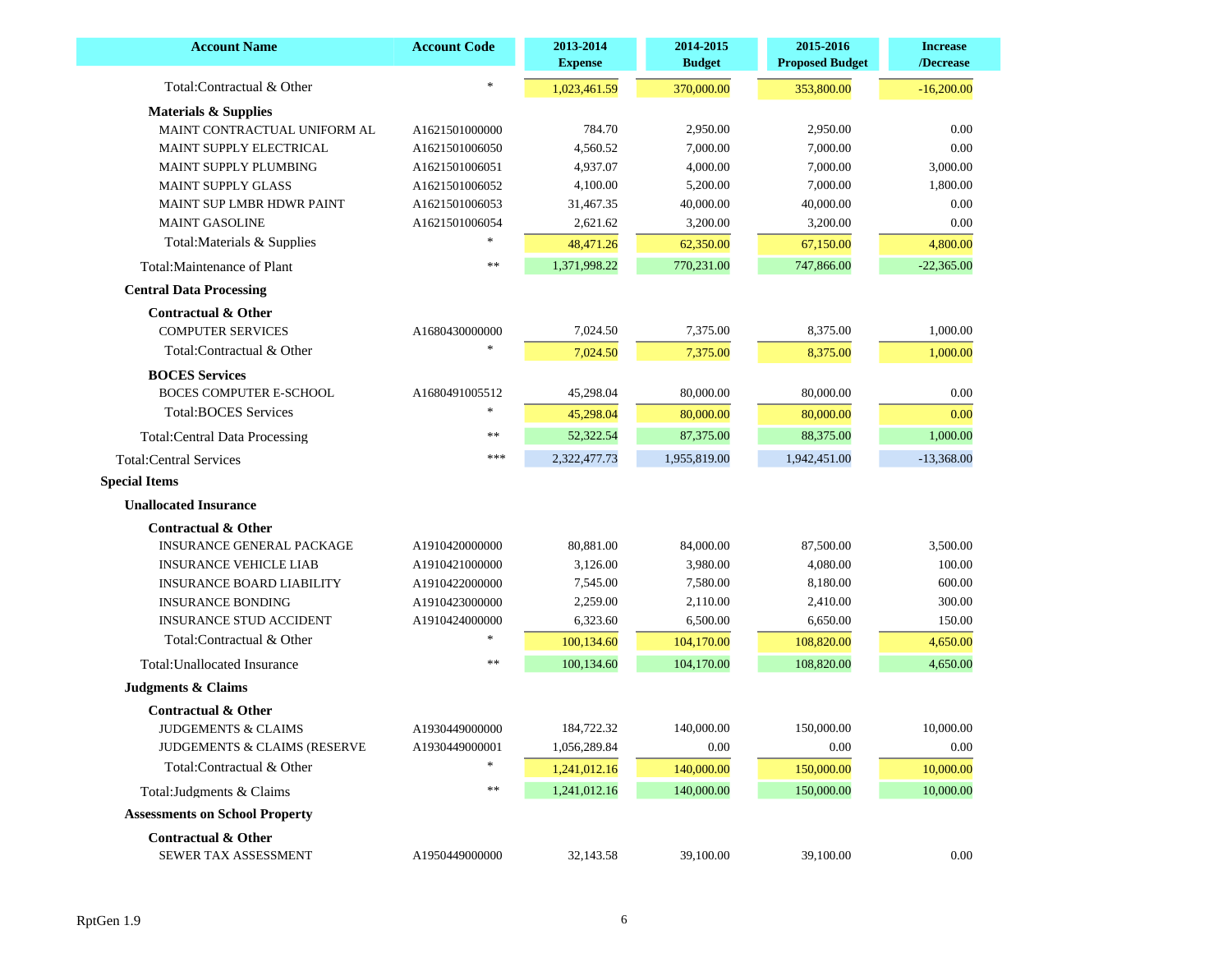| <b>Account Name</b>                                 | <b>Account Code</b> | 2013-2014<br><b>Expense</b> | 2014-2015<br><b>Budget</b> | 2015-2016<br><b>Proposed Budget</b> | <b>Increase</b><br>/Decrease |
|-----------------------------------------------------|---------------------|-----------------------------|----------------------------|-------------------------------------|------------------------------|
| Total:Contractual & Other                           | $\ast$              | 32,143.58                   | 39,100.00                  | 39,100.00                           | 0.00                         |
| Total: Assessments on School Property               | $**$                | 32,143.58                   | 39,100.00                  | 39,100.00                           | 0.00                         |
| <b>Refund of Real Property Taxes</b>                |                     |                             |                            |                                     |                              |
| Contractual & Other                                 |                     |                             |                            |                                     |                              |
| <b>BI-SECTED DWELLINGS</b>                          | A1964449090000      | 7,608.40                    | 18,000.00                  | 18,500.00                           | 500.00                       |
| PAYMENT OF MTA PR TAX                               | A1980400000910      | 0.00                        | 0.00                       | 0.00                                | 0.00                         |
| Total:Contractual & Other                           |                     | 7,608.40                    | 18,000.00                  | 18,500.00                           | 500.00                       |
| <b>Total: Refund of Real Property Taxes</b>         | $**$                | 7,608.40                    | 18,000.00                  | 18,500.00                           | 500.00                       |
| <b>BOCES Administrative Cost</b>                    |                     |                             |                            |                                     |                              |
| <b>BOCES</b> Services                               |                     |                             |                            |                                     |                              |
| <b>BOCES ADMIN CHARGE</b>                           | A1981491005502      | 60,860.00                   | 69,319.00                  | 74,814.00                           | 5,495.00                     |
| <b>BOCES FACILITIES CHARGE</b>                      | A1981491005503      | 27,868.00                   | 28,500.00                  | 29,000.00                           | 500.00                       |
| <b>Total:BOCES Services</b>                         | $\frac{1}{2}$       | 88,728.00                   | 97,819.00                  | 103,814.00                          | 5,995.00                     |
| Total: BOCES Administrative Cost                    | $**$                | 88,728.00                   | 97,819.00                  | 103,814.00                          | 5,995.00                     |
| <b>Total:Special Items</b>                          | ***                 | 1,469,626.74                | 399,089.00                 | 420,234.00                          | 21,145.00                    |
| <b>Total:General Support</b>                        | *****               | 4,717,660.58                | 3,385,193.00               | 3,412,563.00                        | 27,370.00                    |
| <b>Instruction</b>                                  |                     |                             |                            |                                     |                              |
| <b>Instruction Administration &amp; Improvement</b> |                     |                             |                            |                                     |                              |
| <b>Curriculum Development &amp; Supervision</b>     |                     |                             |                            |                                     |                              |
| <b>Instructional Salaries</b>                       |                     |                             |                            |                                     |                              |
| <b>ASST SUPT FOR INSTR &amp; PPS</b>                | A2010150001000      | 186,514.84                  | 181,299.00                 | 0.00                                | $-181,299.00$                |
| <b>CURR DEV STIPENDS</b>                            | A2010153019000      | 2,106.12                    | 3,500.00                   | 2,500.00                            | $-1,000.00$                  |
| <b>CURR DEV STIPENDS</b>                            | A2010153099000      | 0.00                        | 500.00                     | 500.00                              | 0.00                         |
| CURR DEV SAL ADM ASSISTANT                          | A2010160001000      | 65,858.20                   | 62,786.00                  | 42,000.00                           | $-20,786.00$                 |
| <b>SALARIES - RE REGISTRATION</b>                   | A2010162010000      | 410.33                      | 0.00                       | 0.00                                | 0.00                         |
| <b>Total:Instructional Salaries</b>                 |                     | 254,889.49                  | 248,085.00                 | 45,000.00                           | $-203,085.00$                |
| <b>Contractual &amp; Other</b>                      |                     |                             |                            |                                     |                              |
| <b>SCHOOLS CONFERENCE DAY</b>                       | A2010433709000      | 0.00                        | 1,500.00                   | 1,500.00                            | 0.00                         |
| <b>CURR DEV TESTING</b>                             | A2010437709000      | 8,300.00                    | 25,000.00                  | 13,000.00                           | $-12,000.00$                 |
| <b>CURR DEV CONFERENCES</b>                         | A2010443709000      | 6,416.87                    | 17,550.00                  | 10,000.00                           | $-7,550.00$                  |
| CURR DEV CONSULTANT                                 | A2010446709000      | 6,750.00                    | 10,000.00                  | 5,000.00                            | $-5,000.00$                  |
| ESL WITH MANHATTANVILLE                             | A2010446709001      | 4,987.16                    | 5,000.00                   | 5,000.00                            | 0.00                         |
| CURR DEV CONTRACTUAL                                | A2010449709000      | 647.97                      | 1,000.00                   | 2,500.00                            | 1,500.00                     |
| Total:Contractual & Other                           |                     | 27,102.00                   | 60,050.00                  | 37,000.00                           | $-23,050.00$                 |
| <b>BOCES</b> Services                               |                     |                             |                            |                                     |                              |
| EMP ASST PRG 6018                                   | A2010491009000      | 3,866.67                    | 4,555.00                   | 4,555.00                            | 0.00                         |
| <b>Total:BOCES Services</b>                         | $\mathcal{H}$       | 3,866.67                    | 4,555.00                   | 4,555.00                            | 0.00                         |

 **Materials & Supplies**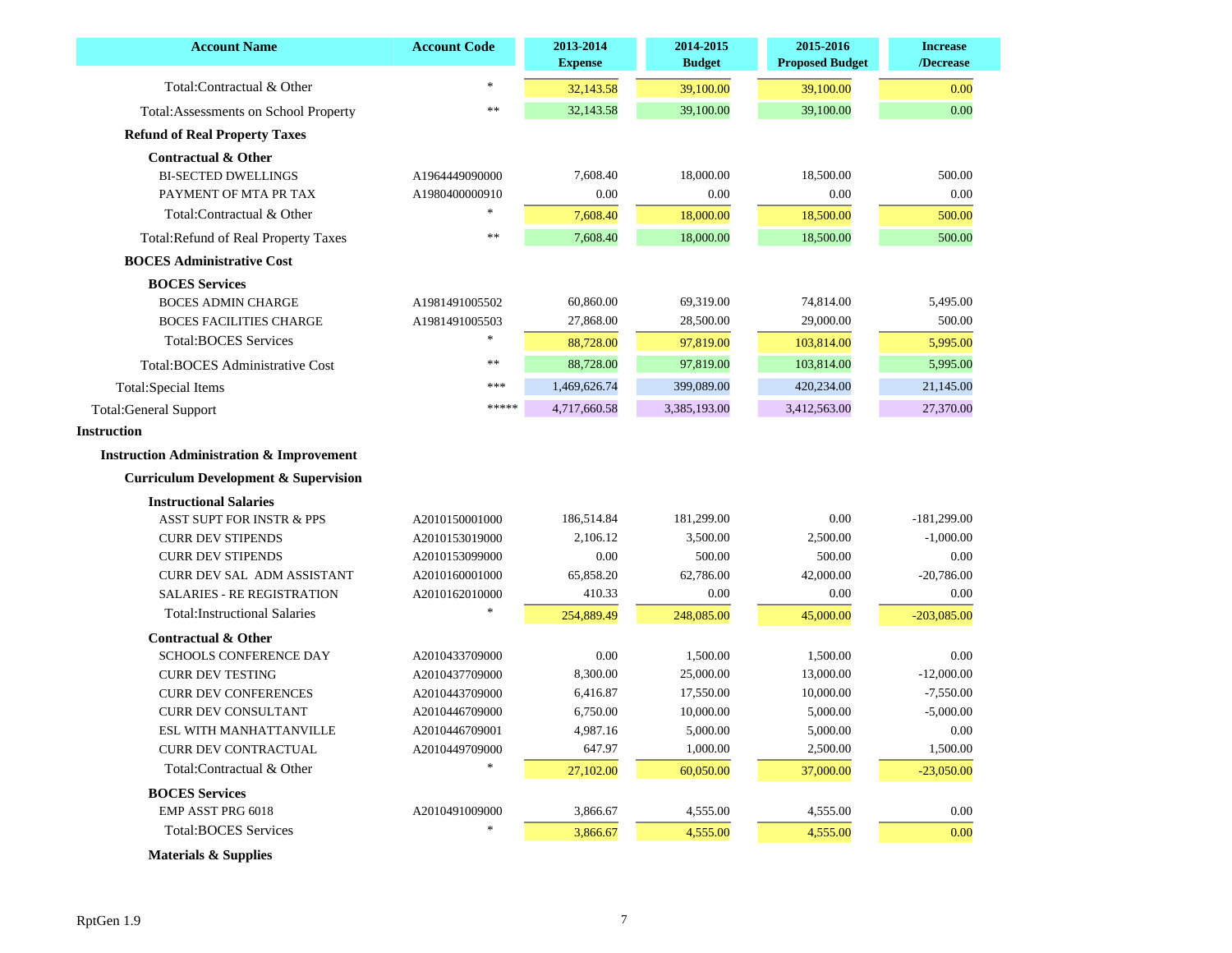| <b>Account Name</b>                        | <b>Account Code</b> | 2013-2014<br><b>Expense</b> | 2014-2015<br><b>Budget</b> | 2015-2016<br><b>Proposed Budget</b> | <b>Increase</b><br>/Decrease |
|--------------------------------------------|---------------------|-----------------------------|----------------------------|-------------------------------------|------------------------------|
| REGISTAR SUPPLIES & MATERIAL               | A2010501009000      | 0.00                        | 0.00                       | 0.00                                | 0.00                         |
| <b>CURR DEV SUPPLY</b>                     | A2010501709000      | 1,308.31                    | 2,000.00                   | 1,500.00                            | $-500.00$                    |
| Total: Materials & Supplies                |                     | 1,308.31                    | 2,000.00                   | 1,500.00                            | $-500.00$                    |
| Total:Curriculum Development & Supervision | $\ast$              | 287,166.47                  | 314,690.00                 | 88,055.00                           | $-226,635.00$                |
| <b>Supervision - Regular School</b>        |                     |                             |                            |                                     |                              |
| <b>Instructional Salaries</b>              |                     |                             |                            |                                     |                              |
| SUPVSN ADM SAL(2)+AP(2)                    | A2020150019000      | 532,052.00                  | 544,052.00                 | 564,628.00                          | 20,576.00                    |
| <b>Total:Instructional Salaries</b>        |                     | 532,052.00                  | 544,052.00                 | 564,628.00                          | 20,576.00                    |
| <b>Non-Instructional Salaries</b>          |                     |                             |                            |                                     |                              |
| SUPVSN CLER SAL(4.5)                       | A2020160019000      | 233,259.30                  | 240,691.00                 | 225,691.00                          | $-15,000.00$                 |
| <b>SUPVSN CLER SAL</b>                     | A2020160099000      | 0.00                        | 0.00                       | 0.00                                | $0.00\,$                     |
| SUPVSN CLER SAL OTHER                      | A2020163019000      | 6,377.07                    | 8,085.00                   | 8,085.00                            | 0.00                         |
| <b>Total:Non-Instructional Salaries</b>    |                     | 239,636.37                  | 248,776.00                 | 233,776.00                          | $-15,000.00$                 |
| Equipment                                  |                     |                             |                            |                                     |                              |
| <b>SUPVSN HS EQUIP</b>                     | A2020200109000      | 0.00                        | 0.00                       | 0.00                                | 0.00                         |
| <b>SUPVSN EL EQUIP</b>                     | A2020200209000      | 0.00                        | 0.00                       | 0.00                                | 0.00                         |
| Total:Equipment                            | $\ast$              | 0.00                        | 0.00                       | 0.00                                | 0.00                         |
| <b>Contractual &amp; Other</b>             |                     |                             |                            |                                     |                              |
| SUPVSN HS EQUIP REPAIR                     | A2020430109000      | 11,029.39                   | 13,000.00                  | 13,000.00                           | 0.00                         |
| SUPVSN EL EQUIP REPAIR                     | A2020430209000      | 3,350.00                    | 8,650.00                   | 8.650.00                            | 0.00                         |
| <b>SUPVSN HS SUBSCRIPTIONS</b>             | A2020433109000      | 275.00                      | 0.00                       | 1,000.00                            | 1,000.00                     |
| <b>SUPVSN EL SUBSCRIPTIONS</b>             | A2020433209000      | $0.00\,$                    | 0.00                       | 0.00                                | $0.00\,$                     |
| TITLE MID STATES DUES                      | A2020434109000      | 700.00                      | 700.00                     | 750.00                              | 50.00                        |
| <b>SUPVSN HS POSTAGE</b>                   | A2020441109000      | $0.00\,$                    | 0.00                       | 0.00                                | $0.00\,$                     |
| SUPVSN HS CONFERENCES                      | A2020443109000      | 1,633.00                    | 3,000.00                   | 3,800.00                            | 800.00                       |
| SUPVSN EL CONFERENCES                      | A2020443209000      | $-1,500.00$                 | 500.00                     | 500.00                              | 0.00                         |
| <b>SUPVSN HS PRINTING</b>                  | A2020447109000      | 0.00                        | 2,000.00                   | 2,000.00                            | 0.00                         |
| <b>SUPVSN EL PRINTING</b>                  | A2020447209000      | 3,343.83                    | 3,000.00                   | 3,000.00                            | 0.00                         |
| SUPVSN EL CONTRACTUAL                      | A2020449209000      | 0.00                        | 1,000.00                   | 1,000.00                            | 0.00                         |
| Total:Contractual & Other                  |                     | 18,831.22                   | 31,850.00                  | 33,700.00                           | 1,850.00                     |
| <b>Materials &amp; Supplies</b>            |                     |                             |                            |                                     |                              |
| <b>SUPVSN HS SUPPLY</b>                    | A2020501109000      | 4,579.48                    | 6,500.00                   | 6,500.00                            | 0.00                         |
| <b>SUPVSN EL SUPPLY</b>                    | A2020501209000      | 2,717.98                    | 1,000.00                   | 1,000.00                            | 0.00                         |
| Total: Materials & Supplies                | $\ast$              | 7,297.46                    | 7,500.00                   | 7,500.00                            | 0.00                         |
| Total: Supervision - Regular School        | **                  | 797,817.05                  | 832,178.00                 | 839,604.00                          | 7,426.00                     |
| <b>In-Service Training - Instruction</b>   |                     |                             |                            |                                     |                              |
| <b>Instructional Salaries</b>              |                     |                             |                            |                                     |                              |
| <b>INSERVICE TRAINING SAL</b>              | A2070153019000      | 2,298.60                    | 1,500.00                   | 1,500.00                            | 0.00                         |
|                                            |                     |                             |                            |                                     |                              |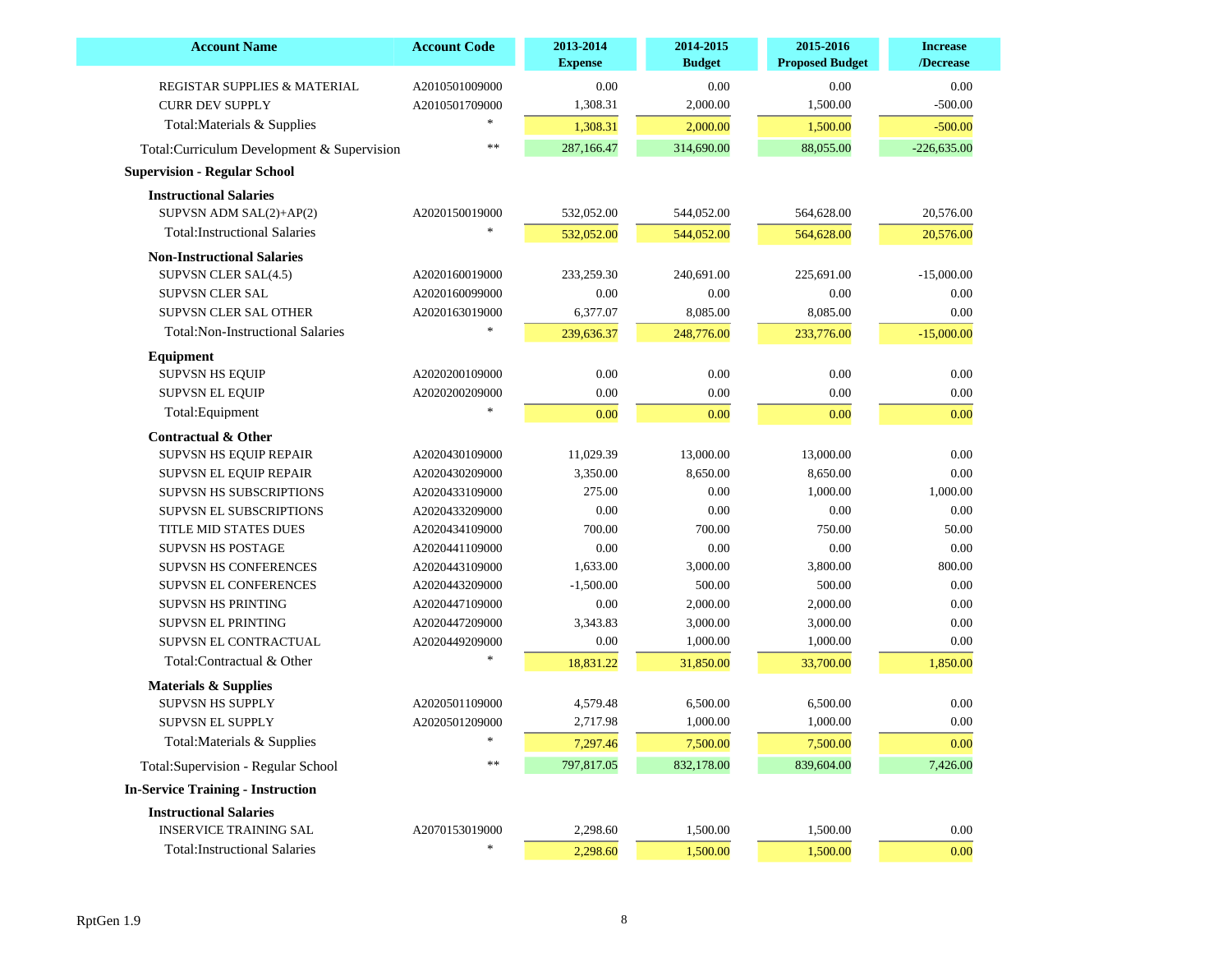| <b>Account Name</b>                             | <b>Account Code</b> | 2013-2014<br><b>Expense</b> | 2014-2015<br><b>Budget</b> | 2015-2016<br><b>Proposed Budget</b> | <b>Increase</b><br>/Decrease |
|-------------------------------------------------|---------------------|-----------------------------|----------------------------|-------------------------------------|------------------------------|
| <b>Contractual &amp; Other</b>                  |                     |                             |                            |                                     |                              |
| <b>INSERVICE TEACHERS CENTER</b>                | A2070445709000      | 9,810.00                    | 11,025.00                  | 11,025.00                           | 0.00                         |
| Total:Contractual & Other                       |                     | 9,810.00                    | 11,025.00                  | 11,025.00                           | 0.00                         |
| <b>BOCES</b> Services                           |                     |                             |                            |                                     |                              |
| <b>BOCES SAFETY/RISK 644</b>                    | A2070491006039      | 9,825.00                    | 11,061.00                  | 11,371.00                           | 310.00                       |
| <b>BOCES STAFF DEV 522</b>                      | A2070491709000      | 27,347.66                   | 12,950.00                  | 20,950.00                           | 8,000.00                     |
| <b>Total:BOCES Services</b>                     |                     | 37,172.66                   | 24,011.00                  | 32,321.00                           | 8,310.00                     |
| <b>Materials &amp; Supplies</b>                 |                     |                             |                            |                                     |                              |
| <b>INSERVICE/SAFETY SUPPLIES</b>                | A2070501709000      | 3,697.66                    | 2,500.00                   | 2,500.00                            | 0.00                         |
| Total: Materials & Supplies                     |                     | 3,697.66                    | 2,500.00                   | 2,500.00                            | 0.00                         |
| Total: In-Service Training - Instruction        | $\ast$              | 52,978.92                   | 39,036.00                  | 47,346.00                           | 8,310.00                     |
| Total: Instruction Administration & Improvement | ***                 | 1,137,962.44                | 1,185,904.00               | 975,005.00                          | $-210,899.00$                |
| <b>Teaching</b>                                 |                     |                             |                            |                                     |                              |
|                                                 |                     |                             |                            |                                     |                              |
| <b>Regular School</b>                           |                     |                             |                            |                                     |                              |
| <b>Pre-K Salaries</b>                           |                     |                             |                            |                                     |                              |
| <b>INSTR SAL PRE-K</b>                          | A2110100019000      | 0.00                        | 77,398.00                  | 81,210.00                           | 3,812.00                     |
| TCHG ASST SAL PRE-K                             | A2110105019000      | 22,963.00                   | 24,704.00                  | 25,075.00                           | 371.00                       |
| <b>Total:Pre-K Salaries</b>                     |                     | 22,963.00                   | 102,102.00                 | 106,285.00                          | 4,183.00                     |
| <b>Salaries K-6</b>                             |                     |                             |                            |                                     |                              |
| <b>INSTR SAL K-6</b>                            | A2110120019000      | 4,207,382.99                | 4,668,730.00               | 4,838,149.00                        | 169,419.00                   |
| <b>SALARIES - OTHER</b>                         | A2110123019000      | 6,130.05                    | 8,562.00                   | 8,562.00                            | $0.00\,$                     |
| <b>SALARIES-CLASS COVERAGE</b>                  | A2110123019001      | 15,340.00                   | 10,000.00                  | 10,000.00                           | $0.00\,$                     |
| SALARIES ELEM SCHOOL PROG                       | A2110123019002      | 9,366.70                    | 12,000.00                  | 12,000.00                           | 0.00                         |
| <b>TEACHERS SALARY OTHER</b>                    | A2110123099000      | 0.00                        | 0.00                       | 0.00                                | 0.00                         |
| TCHG ASST SAL K-6                               | A2110125019000      | 207,301.33                  | 261,264.00                 | 274,786.00                          | 13,522.00                    |
| Total: Salaries K-6                             |                     | 4,445,521.07                | 4,960,556.00               | 5,143,497.00                        | 182,941.00                   |
| <b>Salaries 7-12</b>                            |                     |                             |                            |                                     |                              |
| <b>INSTR SAL 7-12</b>                           | A2110130019000      | 3,317,450.00                | 3,459,045.00               | 3,593,102.00                        | 134,057.00                   |
| <b>INSTR-MONITOR</b>                            | A2110130019002      | 0.00                        | 28,403.00                  | 28,403.00                           | 0.00                         |
| TEACHER SICK LV. ACCRUAL                        | A2110132099001      | 0.00                        | 0.00                       | 0.00                                | 0.00                         |
| <b>SALARIES - OTHER TLC</b>                     | A2110133019000      | 21,653.04                   | 17,000.00                  | 17,000.00                           | 0.00                         |
| AFTER SCHOOL HOMEWORK                           | A2110133019001      | 0.00                        | 5,000.00                   | 5,000.00                            | 0.00                         |
| <b>DETENTION</b>                                | A2110133019002      | 4,035.98                    | 12,000.00                  | 8,000.00                            | $-4,000.00$                  |
| TCHG ASST SAL 7-12                              | A2110135019000      | 22,963.00                   | 23,239.00                  | 25,075.00                           | 1,836.00                     |
| Total: Salaries 7-12                            |                     | 3,366,102.02                | 3,544,687.00               | 3,676,580.00                        | 131,893.00                   |
| <b>Substitute Salaries</b>                      |                     |                             |                            |                                     |                              |
| TEACHER SUBS SAL                                | A2110140019000      | 61,931.00                   | 110,000.00                 | 110,000.00                          | 0.00                         |
| <b>INTERNAL CLASS COVERAGE</b>                  | A2110140019001      | 868.51                      | 7,690.00                   | 7,690.00                            | 0.00                         |
| TEACHER SUBS CONTACT                            | A2110140019005      | 11,025.00                   | 11,025.00                  | 7,200.00                            | $-3,825.00$                  |
| TEACHER SUBS SAL                                | A2110140099000      | 4,490.00                    | 0.00                       | $0.00\,$                            | 0.00                         |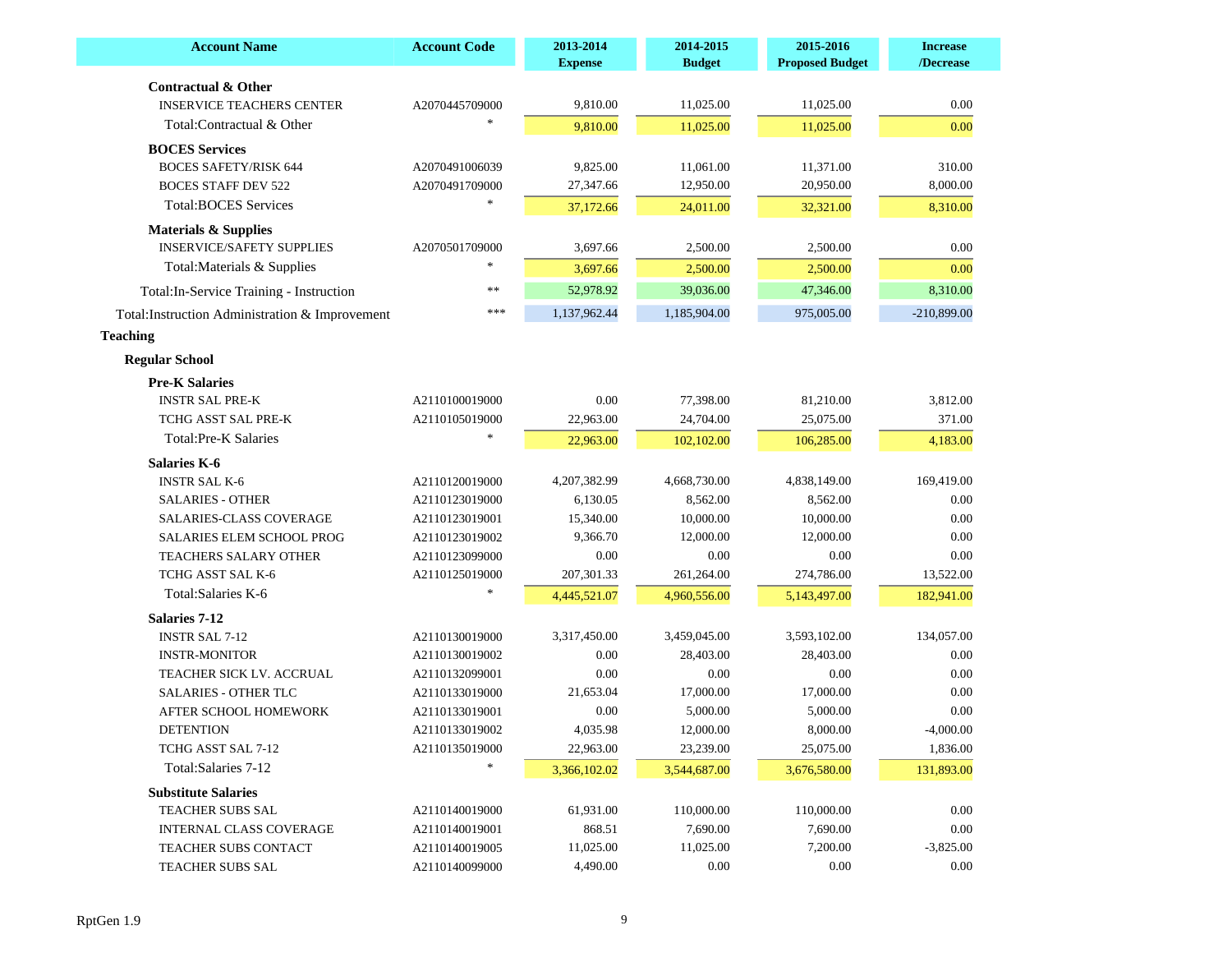| A2110140099001<br>159,870.00<br>162,500.00<br>163,067.00<br>567.00<br>238,184.51<br>291,215.00<br>287,957.00<br>$-3,258.00$<br><b>Instructional Salaries</b><br>22,963.00<br>23,239.00<br>1,836.00<br>A2110153019000<br>25,075.00 |          |           |      |                |                                         |
|-----------------------------------------------------------------------------------------------------------------------------------------------------------------------------------------------------------------------------------|----------|-----------|------|----------------|-----------------------------------------|
|                                                                                                                                                                                                                                   |          |           |      |                | <b>INTERNAL SUBS SALARY</b>             |
|                                                                                                                                                                                                                                   |          |           |      |                | <b>Total:Substitute Salaries</b>        |
|                                                                                                                                                                                                                                   |          |           |      |                |                                         |
|                                                                                                                                                                                                                                   |          |           |      |                | <b>ESL TCHG ASST</b>                    |
| 22,963.00<br>25,075.00<br>1,836.00                                                                                                                                                                                                |          | 23,239.00 |      |                | <b>Total:Instructional Salaries</b>     |
|                                                                                                                                                                                                                                   |          |           |      |                |                                         |
|                                                                                                                                                                                                                                   |          |           |      |                | <b>Non-Instructional Salaries</b>       |
| 0.00<br>0.00<br>0.00<br>0.00<br>A2110162019000                                                                                                                                                                                    |          |           |      |                | TEACHERS AIDES SAL K-6                  |
| $0.00\,$<br>$0.00\,$<br>4,400.00<br>4,400.00<br>A2110162019002                                                                                                                                                                    |          |           |      |                | NON INSTR SAL GRANT STIP                |
| 23,406.74<br>30,189.00<br>30,969.00<br>780.00<br>A2110162019003                                                                                                                                                                   |          |           |      |                | NON INSTR SAL MONITOR                   |
| 7,539.89<br>17,333.00<br>14,333.00<br>$-3,000.00$<br>A2110163010000                                                                                                                                                               |          |           |      |                | <b>CLERICAL AIDES</b>                   |
| 30,946.63<br>51,922.00<br>49,702.00<br>$-2,220.00$                                                                                                                                                                                |          |           |      |                | <b>Total:Non-Instructional Salaries</b> |
|                                                                                                                                                                                                                                   |          |           |      |                | Equipment                               |
| $0.00\,$<br>0.00<br>0.00<br>0.00<br>A2110200101800                                                                                                                                                                                |          |           |      |                | PHYS ED HS EQUIP                        |
| 0.00<br>0.00<br>0.00<br>0.00<br>A2110200102200                                                                                                                                                                                    |          |           |      |                | <b>MUSIC HS EQUIP</b>                   |
| 0.00<br>0.00<br>0.00<br>0.00<br>A2110200102300                                                                                                                                                                                    |          |           |      |                | <b>SCIENCE HS EQUIP</b>                 |
| 0.00<br>0.00<br>0.00<br>0.00<br>A2110200109000                                                                                                                                                                                    |          |           |      |                | HIGH SCHOOL EQUIP                       |
| 0.00<br>0.00<br>0.00<br>0.00<br>A2110200201200                                                                                                                                                                                    |          |           |      |                | <b>ART EL EQUIP</b>                     |
| 0.00<br>0.00<br>0.00<br>0.00<br>A2110200201800                                                                                                                                                                                    |          |           |      |                | PHYS ED EL EQUIP                        |
| 0.00<br>0.00<br>0.00<br>0.00<br>A2110200202200                                                                                                                                                                                    |          |           |      |                | MUSIC EL EQUIP                          |
| 337.92<br>0.00<br>0.00<br>0.00<br>A2110200209000                                                                                                                                                                                  |          |           |      |                | <b>ELEMENTARY EQUIP</b>                 |
| 337.92<br>0.00<br>0.00<br>0.00                                                                                                                                                                                                    |          |           |      |                | Total: Equipment                        |
|                                                                                                                                                                                                                                   |          |           |      |                | <b>Contractual &amp; Other</b>          |
| 299.95<br>300.00<br>300.00<br>0.00<br>A2110430101800                                                                                                                                                                              |          |           |      |                | PHYS ED HS EQUIP REPAIR                 |
| 2,494.00<br>2,500.00<br>2,500.00<br>0.00<br>A2110430102200                                                                                                                                                                        |          |           |      |                | MUSIC HS EQUIP REPAIR                   |
| 0.00<br>0.00<br>0.00<br>0.00<br>A2110430109000                                                                                                                                                                                    |          |           |      |                | HIGH SCHOOL EQUIP REPAIR                |
| 993.50<br>1,000.00<br>1,000.00<br>0.00<br>A2110430202200                                                                                                                                                                          |          |           |      |                | MUSIC EL EQUIP REPAIR                   |
| 3,749.00<br>1,000.00<br>1,000.00<br>0.00<br>A2110430209000                                                                                                                                                                        |          |           |      |                | ELEMENTARY EQUIP REPAIR                 |
| 0.00<br>0.00<br>0.00<br>0.00<br>A2110433109000                                                                                                                                                                                    |          |           |      |                | TCH GEN HS SUBSCRIPTIONS                |
| 577.52<br>1,000.00<br>1,000.00<br>0.00<br>A2110433209000                                                                                                                                                                          |          |           |      |                | TCH GEN EL SUBSCRIPTIONS                |
| 12,392.98<br>12,000.00<br>12,000.00<br>0.00<br>A2110436109000                                                                                                                                                                     |          |           |      |                | TCH GEN HS GRADUATION                   |
| 2,065.99<br>4,000.00<br>1,000.00<br>$-3,000.00$<br>A2110436209000                                                                                                                                                                 |          |           |      |                | TCH GEN EL GRADUATION                   |
| 0.00<br>0.00<br>0.00<br>0.00<br>A2110437109000                                                                                                                                                                                    |          |           |      |                | TCH GEN HS TEST SCORING                 |
| 0.00<br>0.00<br>0.00<br>0.00<br>A2110437819000                                                                                                                                                                                    |          |           |      |                | TCH GEN ESL TEST SCORING                |
| $0.00\,$<br>0.00<br>0.00<br>$0.00\,$<br>A2110438109000                                                                                                                                                                            |          |           |      |                | TCH GEN HS ASSEMBLIES                   |
| 500.00<br>4,000.00<br>1,000.00<br>3,000.00<br>A2110438209000                                                                                                                                                                      |          |           |      |                | TCH GEN EL ASSEMBLIES                   |
| 459.55<br>1,000.00<br>2,000.00<br>1,000.00<br>A2110441109000                                                                                                                                                                      |          |           |      |                | TCH GEN HS POSTAGE                      |
| 364.08<br>2,000.00<br>500.00<br>$-1,500.00$<br>A2110441209000                                                                                                                                                                     |          |           |      |                | TCH GEN EL POSTAGE                      |
| 0.00<br>0.00<br>0.00<br>$0.00\,$<br>A2110441819000                                                                                                                                                                                |          |           |      |                | TCH GEN ESL CONFERENCE                  |
| 6,500.00                                                                                                                                                                                                                          | 6,500.00 | 0.00      | 0.00 | A2110443109000 | TCH GEN HS CONFERENCES                  |
|                                                                                                                                                                                                                                   |          |           |      |                |                                         |
| $0.00\,$<br>0.00<br>3,000.00<br>3,000.00<br>TCH GEN EL CONFERENCES<br>A2110443209000                                                                                                                                              |          |           |      |                |                                         |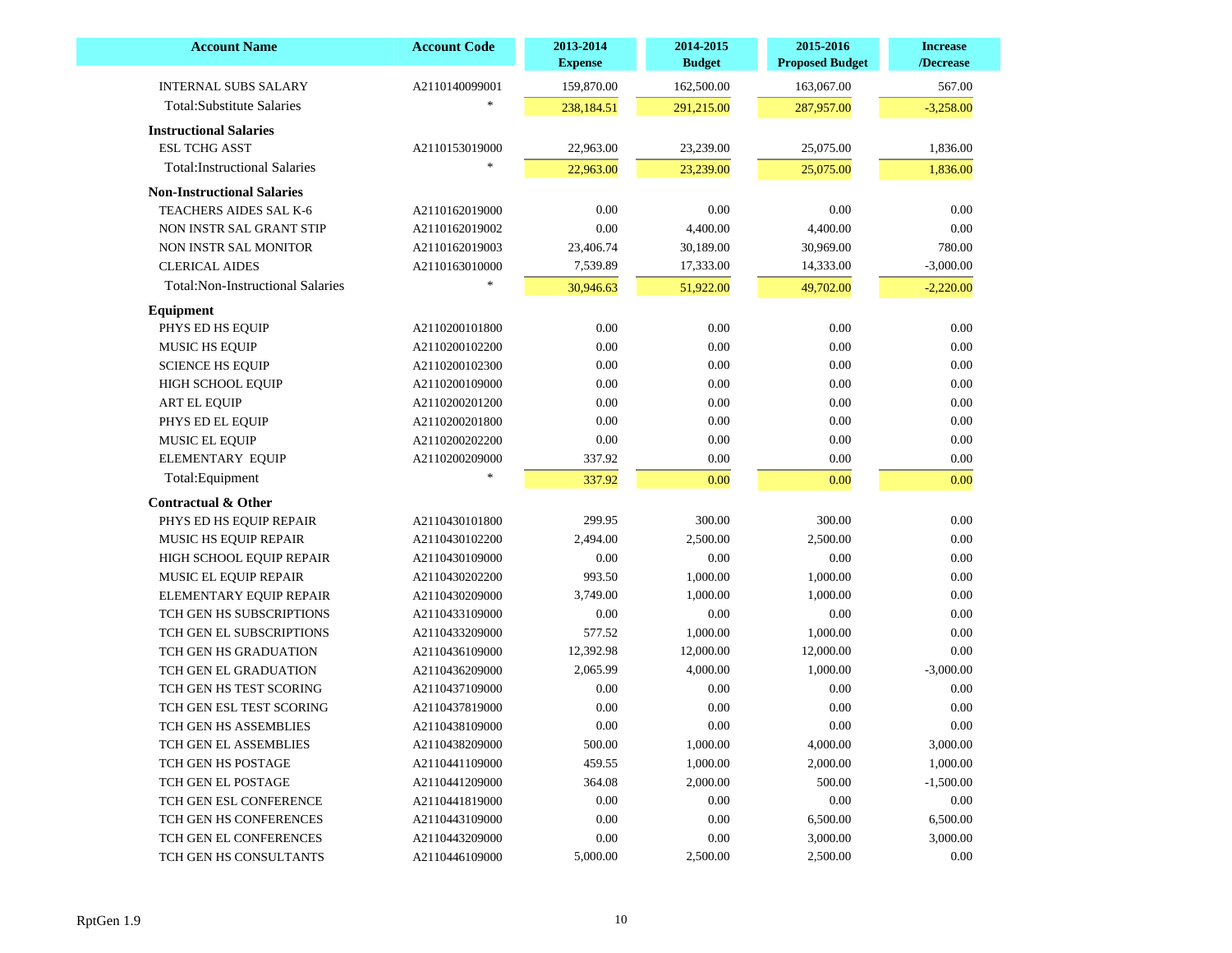| <b>Account Name</b>                | <b>Account Code</b> | 2013-2014<br><b>Expense</b> | 2014-2015<br><b>Budget</b> | 2015-2016<br><b>Proposed Budget</b> | <b>Increase</b><br>/Decrease |
|------------------------------------|---------------------|-----------------------------|----------------------------|-------------------------------------|------------------------------|
| ELEMENTARY FIELD DAY               | A2110446209000      | 0.00                        | 500.00                     | 500.00                              | 0.00                         |
| <b>HOME &amp; HOSP INSTRUCTION</b> | A2110446609000      | 2,844.23                    | 12,000.00                  | 12,000.00                           | 0.00                         |
| TCH GEN HS CONTRACTUAL             | A2110449109000      | 0.00                        | 0.00                       | 0.00                                | 0.00                         |
| TCH GEN HS FIELD TRIPS             | A2110465109000      | 2,572.50                    | 0.00                       | 0.00                                | 0.00                         |
| TCH GEN EL FIELD TRIPS             | A2110465209000      | 0.00                        | 1,500.00                   | 3,000.00                            | 1,500.00                     |
| Total:Contractual & Other          |                     | 34,313.30                   | 42,300.00                  | 52,800.00                           | 10,500.00                    |
| <b>Materials &amp; Supplies</b>    |                     |                             |                            |                                     |                              |
| <b>H S ART SUPPLIES</b>            | A2110501101200      | 6,443.35                    | 5,000.00                   | 4,500.00                            | $-500.00$                    |
| <b>BUS/TECH ED HS SUPPLY</b>       | A2110501101300      | 4,891.74                    | 4,500.00                   | 4,500.00                            | 0.00                         |
| <b>ENGLISH HS SUPPLY</b>           | A2110501101500      | 963.02                      | 2,500.00                   | 2,500.00                            | $0.00\,$                     |
| FOR LANG HS SUPPLY                 | A2110501101600      | 673.85                      | 700.00                     | 700.00                              | $0.00\,$                     |
| HEALTH ED HS SUPPLY                | A2110501101700      | 528.27                      | 700.00                     | 700.00                              | $0.00\,$                     |
| PHYS ED HS SUPPLY                  | A2110501101800      | 999.76                      | 1,000.00                   | 1,000.00                            | $0.00\,$                     |
| <b>HOME EC HS SUPPLY</b>           | A2110501101900      | 1,957.37                    | 2,500.00                   | 2,500.00                            | 0.00                         |
| <b>MATH HS SUPPLY</b>              | A2110501102100      | 1,680.33                    | 3,000.00                   | 3,000.00                            | 0.00                         |
| <b>MUSIC HS SUPPLY</b>             | A2110501102200      | 2,971.55                    | 3,400.00                   | 3,500.00                            | 100.00                       |
| PSEN HS SUPPLY                     | A2110501102270      | 0.00                        | 850.00                     | 500.00                              | $-350.00$                    |
| <b>SCIENCE HS SUPPLY</b>           | A2110501102300      | 5,126.49                    | 5,500.00                   | 5,500.00                            | 0.00                         |
| <b>SOC STUD HS SUPPLY</b>          | A2110501102500      | 1,754.48                    | 1,090.00                   | 1,500.00                            | 410.00                       |
| TCH GEN HS SUPPLY                  | A2110501109000      | 32,205.49                   | 32,000.00                  | 32,000.00                           | 0.00                         |
| <b>ART EL SUPPLY</b>               | A2110501201200      | 5,567.02                    | 4,000.00                   | 5,000.00                            | 1,000.00                     |
| <b>ENGLISH EL SUPPLY</b>           | A2110501201500      | 247.03                      | 0.00                       | 0.00                                | 0.00                         |
| ELE HEALTH EDU SUPPLIES            | A2110501201700      | 0.00                        | 0.00                       | 0.00                                | 0.00                         |
| PHYS ED EL SUPPLY                  | A2110501201800      | 506.25                      | 500.00                     | 1,000.00                            | 500.00                       |
| <b>MATH EL SUPPLY</b>              | A2110501202100      | 961.62                      | 2,000.00                   | 2,000.00                            | 0.00                         |
| MUSIC EL SUPPLY                    | A2110501202200      | $0.00\,$                    | 0.00                       | 0.00                                | $0.00\,$                     |
| PSEN EL SUPPLY                     | A2110501202270      | 0.00                        | 0.00                       | 0.00                                | 0.00                         |
| <b>SCIENCE EL SUPPLY</b>           | A2110501202300      | 1,818.84                    | 0.00                       | 0.00                                | $0.00\,$                     |
| <b>SOC STUD EL SUPPLY</b>          | A2110501202500      | 462.76                      | 0.00                       | 0.00                                | 0.00                         |
| <b>READING EL SUPPLY</b>           | A2110501203300      | 685.43                      | 2,000.00                   | 2,000.00                            | 0.00                         |
| TCH GEN EL SUPPLY                  | A2110501209000      | 31,746.65                   | 32,702.00                  | 35,702.00                           | 3,000.00                     |
| <b>ESL SUPPLIES - H.S.</b>         | A2110501819000      | 1,377.18                    | 3,000.00                   | 3,000.00                            | 0.00                         |
| <b>ESL SUPPLIES - E.S.</b>         | A2110501919000      | 1,184.70                    | 4,500.00                   | 0.00                                | $-4,500.00$                  |
| FOR LANG HS A/V SUPPLY             | A2110505101600      | 0.00                        | 900.00                     | 900.00                              | 0.00                         |
| HEALTH ED HS A/V SUPPLY            | A2110505101700      | 745.70                      | 700.00                     | 700.00                              | 0.00                         |
| HOME EC HS A/V SUPPLY              | A2110505101900      | 161.06                      | 500.00                     | 500.00                              | 0.00                         |
| MUSIC HS A/V SUPPLY                | A2110505102200      | 335.16                      | 600.00                     | 600.00                              | 0.00                         |
| ELE HEALTH EDU AV SUPPLIES         | A2110505201700      | 0.00                        | 0.00                       | 0.00                                | 0.00                         |
| TCH GEN EL SUPPLY CL LIB           | A2110506209000      | 2,262.25                    | 3,000.00                   | 3,000.00                            | 0.00                         |
| TCH GEN EL SUPP CL PERIOD          | A2110507209000      | 3,438.86                    | 3,000.00                   | 3,000.00                            | 0.00                         |
| Total: Materials & Supplies        | $*$                 | 111,696.21                  | 120,142.00                 | 119,802.00                          | $-340.00$                    |

 **Tuition**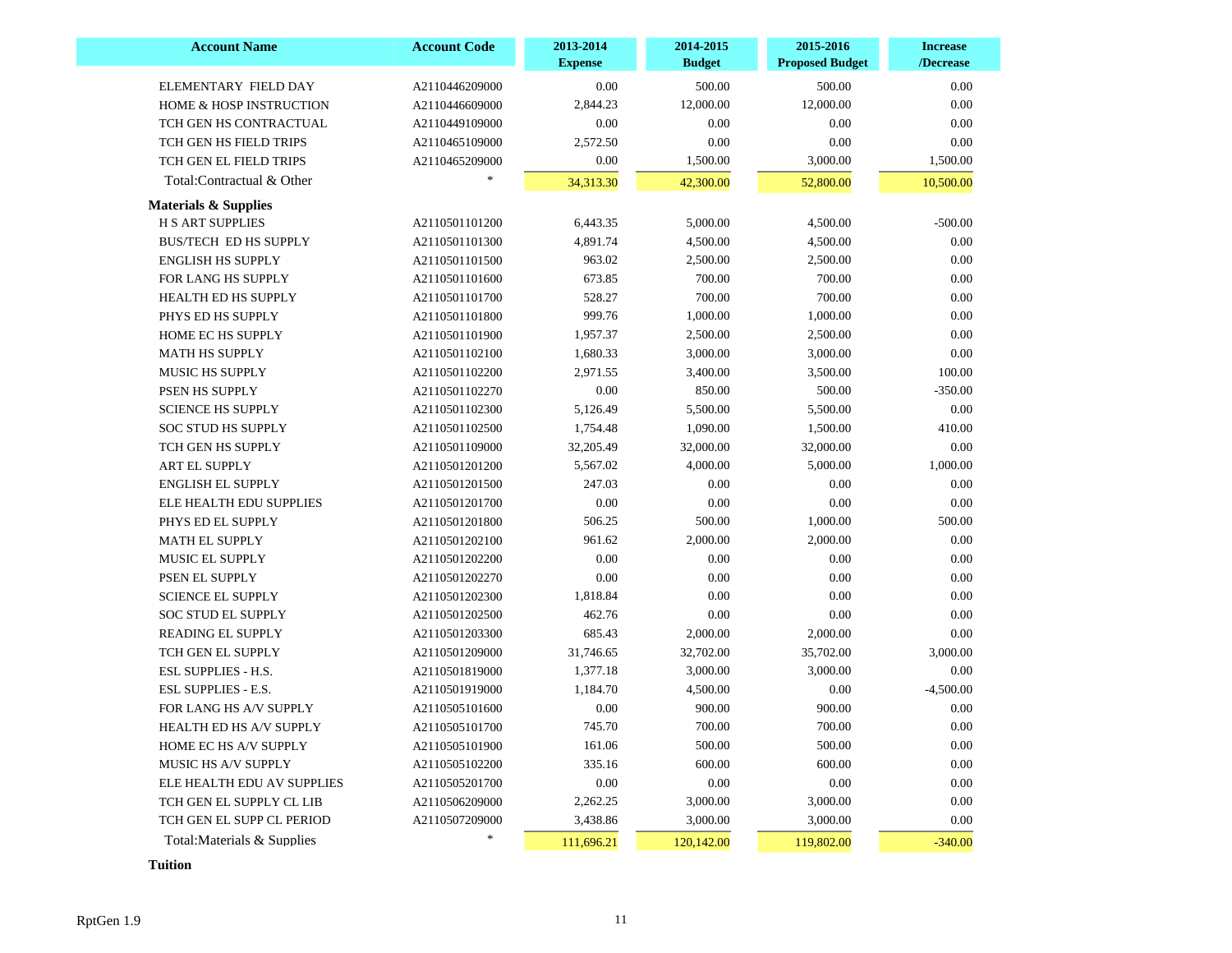| <b>Account Name</b>                      | <b>Account Code</b> | 2013-2014<br><b>Expense</b> | 2014-2015<br><b>Budget</b> | 2015-2016<br><b>Proposed Budget</b> | <b>Increase</b><br>/Decrease |
|------------------------------------------|---------------------|-----------------------------|----------------------------|-------------------------------------|------------------------------|
| TUITION K-12 FOSTER                      | A2110471609000      | 18,765.00                   | 10,000.00                  | 25,000.00                           | 15,000.00                    |
| TUITION CHARTER SCHOOLS                  | A2110473000000      | 15,547.70                   | 52,000.00                  | 32,000.00                           | $-20,000.00$                 |
| Total:Tuition                            |                     | 34,312.70                   | 62,000.00                  | 57,000.00                           | $-5,000.00$                  |
| <b>Textbooks</b>                         |                     |                             |                            |                                     |                              |
| TEXTS/WKBOOKS-NEW PROGRAM                | A2110480700000      | 90,384.29                   | 0.00                       | 0.00                                | 0.00                         |
| ART HS TEXTS                             | A2110481101200      | 0.00                        | 0.00                       | 0.00                                | 0.00                         |
| <b>BUS ED HS TEXTS</b>                   | A2110481101300      | 0.00                        | 0.00                       | 0.00                                | 0.00                         |
| <b>ENGLISH HS TEXTS</b>                  | A2110481101500      | 8,442.52                    | 7,000.00                   | 7,000.00                            | 0.00                         |
| FOR LANG HS TEXTS                        | A2110481101600      | 1,430.46                    | 1,800.00                   | 1,800.00                            | 0.00                         |
| <b>HEALTH ED HS TEXTS</b>                | A2110481101700      | 0.00                        | 0.00                       | 0.00                                | 0.00                         |
| HOME EC HS TEXTS                         | A2110481101900      | 0.00                        | 0.00                       | 0.00                                | 0.00                         |
| <b>MATH HS TEXTS</b>                     | A2110481102100      | 2,890.15                    | 3,500.00                   | 3,500.00                            | 0.00                         |
| PSEN HS TEXTS                            | A2110481102270      | 0.00                        | 800.00                     | 1,000.00                            | 200.00                       |
| <b>SCIENCE HS TEXTS</b>                  | A2110481102300      | 8,395.84                    | 7,000.00                   | 7,000.00                            | 0.00                         |
| <b>SOC STUD HS TEXTS</b>                 | A2110481102500      | 6,813.21                    | 7,000.00                   | 7,000.00                            | 0.00                         |
| TCH GEN HS TEXTS                         | A2110481109000      | 14,723.61                   | 9,000.00                   | 9,000.00                            | 0.00                         |
| <b>ENGLISH EL TEXTS</b>                  | A2110481201500      | 2,451.60                    | 2,500.00                   | 2,500.00                            | 0.00                         |
| <b>HEALTH ED EL TEXTS</b>                | A2110481201700      | $0.00\,$                    | 0.00                       | 0.00                                | 0.00                         |
| <b>MATH EL TEXTS</b>                     | A2110481202100      | 3,550.25                    | 14,600.00                  | 14,600.00                           | 0.00                         |
| <b>SCIENCE EL TEXTS</b>                  | A2110481202300      | 0.00                        | 2,500.00                   | 2,500.00                            | 0.00                         |
| <b>SOC STUD EL TEXTS</b>                 | A2110481202500      | 477.00                      | 2,500.00                   | 2,500.00                            | 0.00                         |
| <b>READING EL TEXTS</b>                  | A2110481203300      | 20,916.15                   | 22,500.00                  | 22,500.00                           | 0.00                         |
| TCH GEN EL TEXTS                         | A2110481209000      | $0.00\,$                    | 0.00                       | 0.00                                | 0.00                         |
| <b>PRIV &amp; PAROCH TEXTS</b>           | A2110481408000      | 13,803.92                   | 16,500.00                  | 16,500.00                           | 0.00                         |
| ESL TEXTS - H.S.                         | A2110481819000      | 0.00                        | 0.00                       | 1,000.00                            | 1,000.00                     |
| ELS TEXTS - E.S.                         | A2110481919000      | 0.00                        | 0.00                       | 0.00                                | 0.00                         |
| PRIV & PAROCH WORKBOOKS                  | A2110482408000      | 0.00                        | 0.00                       | 0.00                                | 0.00                         |
| Total:Textbooks                          | *                   | 174,279.00                  | 97,200.00                  | 98,400.00                           | 1,200.00                     |
| <b>BOCES</b> Services                    |                     |                             |                            |                                     |                              |
| <b>BOCES REG ALT HS 435</b>              | A2110491005512      | 0.00                        | 0.00                       | 130,527.00                          | 130,527.00                   |
| <b>BOCES - OTHER PROGRAMS</b>            | A2110491005515      | 0.00                        | 0.00                       | 0.00                                | $0.00\,$                     |
| <b>BOCES STATE AID PLANNING</b>          | A2110491005516      | 0.00                        | 0.00                       | 0.00                                | 0.00                         |
| <b>BOCES SERVICES</b>                    | A2110491005518      | 147,929.83                  | 252,002.00                 | 252,002.00                          | 0.00                         |
| <b>Total:BOCES Services</b>              | $\ast$              | 147,929.83                  | 252,002.00                 | 382,529.00                          | 130,527.00                   |
| <b>Total:Regular School</b>              | **                  | 8,629,549.19                | 9,547,365.00               | 9,999,627.00                        | 452,262.00                   |
| <b>Programs for Handicapped Children</b> |                     |                             |                            |                                     |                              |
| <b>Instructional Salaries</b>            |                     |                             |                            |                                     |                              |
| <b>SAL TEACHER SUBS</b>                  | A2250140019000      | 0.00                        | $0.00\,$                   | 0.00                                | $0.00\,$                     |
| SAL COORD SPEC SERV                      | A2250150013600      | 0.00                        | 0.00                       | 132,000.00                          | 132,000.00                   |
| <b>SAL SP ED TCHRS</b>                   | A2250150013610      | 1,589,401.43                | 1,650,437.00               | 1,698,931.00                        | 48,494.00                    |
| SWD TEACH STIPENDS                       | A2250151013610      | 0.00                        | 4,000.00                   | 4,000.00                            | 0.00                         |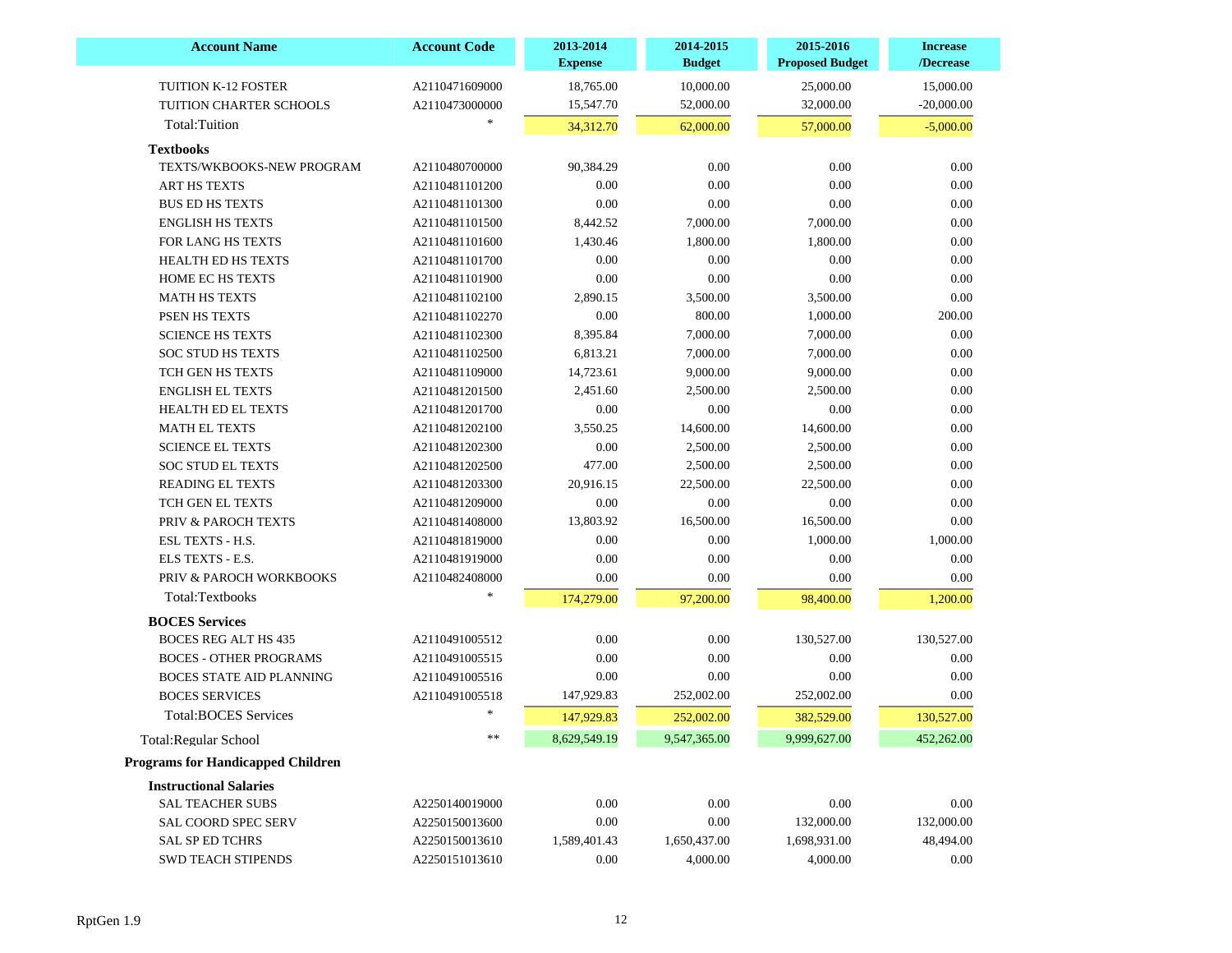| <b>Account Name</b>                      | <b>Account Code</b> | 2013-2014<br><b>Expense</b> | 2014-2015<br><b>Budget</b> | 2015-2016<br><b>Proposed Budget</b> | <b>Increase</b><br>/Decrease |
|------------------------------------------|---------------------|-----------------------------|----------------------------|-------------------------------------|------------------------------|
| <b>SALARIES - OTHER</b>                  | A2250153013610      | 855.90                      | 500.00                     | 500.00                              | 0.00                         |
| <b>SAL TCHG ASST SP ED</b>               | A2250155013610      | 96,936.12                   | 129,610.00                 | 135,248.00                          | 5,638.00                     |
| <b>Total:Instructional Salaries</b>      |                     | 1,687,193.45                | 1,784,547.00               | 1,970,679.00                        | 186,132.00                   |
| <b>Non-Instructional Salaries</b>        |                     |                             |                            |                                     |                              |
| CSE CLER SAL (1)                         | A2250160013600      | 23,086.88                   | 41,605.00                  | 56,675.00                           | 15,070.00                    |
| <b>SWD TCHR AIDES SAL</b>                | A2250162013610      | 0.00                        | 0.00                       | 0.00                                | 0.00                         |
| <b>SP ED TEACHER AIDES</b>               | A2250162019000      | 77,704.31                   | 158,024.00                 | 128,024.00                          | $-30,000.00$                 |
| <b>CSE CLER SAL OTHER</b>                | A2250163013600      | 350.00                      | 17,360.00                  | 10,360.00                           | $-7,000.00$                  |
| <b>Total:Non-Instructional Salaries</b>  |                     | 101,141.19                  | 216,989.00                 | 195,059.00                          | $-21,930.00$                 |
| <b>Equipment</b>                         |                     |                             |                            |                                     |                              |
| <b>CSE EQUIP</b>                         | A2250200503600      | 0.00                        | 0.00                       | 1,500.00                            | 1,500.00                     |
| Total:Equipment                          |                     | 0.00                        | 0.00                       | 1,500.00                            | 1,500.00                     |
| <b>Contractual &amp; Other</b>           |                     |                             |                            |                                     |                              |
| <b>CSE EQUIP REPAIR</b>                  | A2250430503600      | 1,750.39                    | 2,500.00                   | 1,000.00                            | $-1,500.00$                  |
| <b>SWD TEST SCORING</b>                  | A2250437503610      | 0.00                        | 0.00                       | 0.00                                | 0.00                         |
| <b>CSE POSTAGE</b>                       | A2250441503600      | 2,300.00                    | 3,150.00                   | 4,000.00                            | 850.00                       |
| <b>CSE CONF &amp; VISITS</b>             | A2250443503600      | 0.00                        | 0.00                       | 3,550.00                            | 3,550.00                     |
| <b>SWD HOME INSTRUCTION</b>              | A2250446503610      | 23,464.00                   | 28,900.00                  | 28,900.00                           | 0.00                         |
| <b>INTENSIVE NEEDS CONSULT</b>           | A2250446503611      | 7,912.50                    | 0.00                       | 0.00                                | 0.00                         |
| OCCUPATIONAL THERAPY - CONSULTAN         | A2250446503612      | 82,597.50                   | 85,000.00                  | 89,250.00                           | 4,250.00                     |
| <b>CSE CONTRACTUAL</b>                   | A2250449503600      | 38,046.03                   | 19,250.00                  | 19,250.00                           | 0.00                         |
| SWD MISC - PHYSICAL THERAPY              | A2250449503610      | 31,369.00                   | 30,000.00                  | 32,000.00                           | 2,000.00                     |
| Total:Contractual & Other                |                     | 187,439.42                  | 168,800.00                 | 177,950.00                          | 9,150.00                     |
| <b>Tuition</b>                           |                     |                             |                            |                                     |                              |
| SP ED PLACEMENT TUITIONS                 | A2250471509000      | 1,222,829.18                | 1,165,464.00               | 1,434,524.00                        | 269,060.00                   |
| SP ED TUITION GROUP HOMES                | A2250471509001      | 0.00                        | 0.00                       | 0.00                                | 0.00                         |
| Total:Tuition                            | *                   | 1,222,829.18                | 1,165,464.00               | 1,434,524.00                        | 269,060.00                   |
| <b>Textbooks</b>                         |                     |                             |                            |                                     |                              |
| Total:Textbooks                          | $\ast$              | 0.00                        | 0.00                       | 0.00                                | 0.00                         |
| <b>BOCES</b> Services                    |                     |                             |                            |                                     |                              |
| BOCES BASIC OC ED 102                    | A2250491505113      | 0.00                        | 0.00                       | 0.00                                | 0.00                         |
| <b>BOCES THERAP SUPP 231</b>             | A2250491505115      | 791,150.67                  | 875,000.00                 | 1,251,142.00                        | 376,142.00                   |
| <b>BOCES RELATED SRV/SMR PROG</b>        | A2250491505119      | 0.00                        | 82,400.00                  | 82,400.00                           | 0.00                         |
| <b>Total:BOCES Services</b>              | $*$                 | 791,150.67                  | 957,400.00                 | 1,333,542.00                        | 376,142.00                   |
| <b>Materials &amp; Supplies</b>          |                     |                             |                            |                                     |                              |
| <b>CSE SUPPLY</b>                        | A2250501503600      | 6,218.58                    | 5,000.00                   | 4,000.00                            | $-1,000.00$                  |
| <b>SWD SUPPLY</b>                        | A2250501503610      | 0.00                        | 0.00                       | 0.00                                | 0.00                         |
| Total: Materials & Supplies              |                     | 6,218.58                    | 5,000.00                   | 4,000.00                            | $-1,000.00$                  |
| Total: Programs for Handicapped Children | **                  | 3,995,972.49                | 4,298,200.00               | 5,117,254.00                        | 819,054.00                   |
|                                          |                     |                             |                            |                                     |                              |

 **Occupational Education Grades 10-12**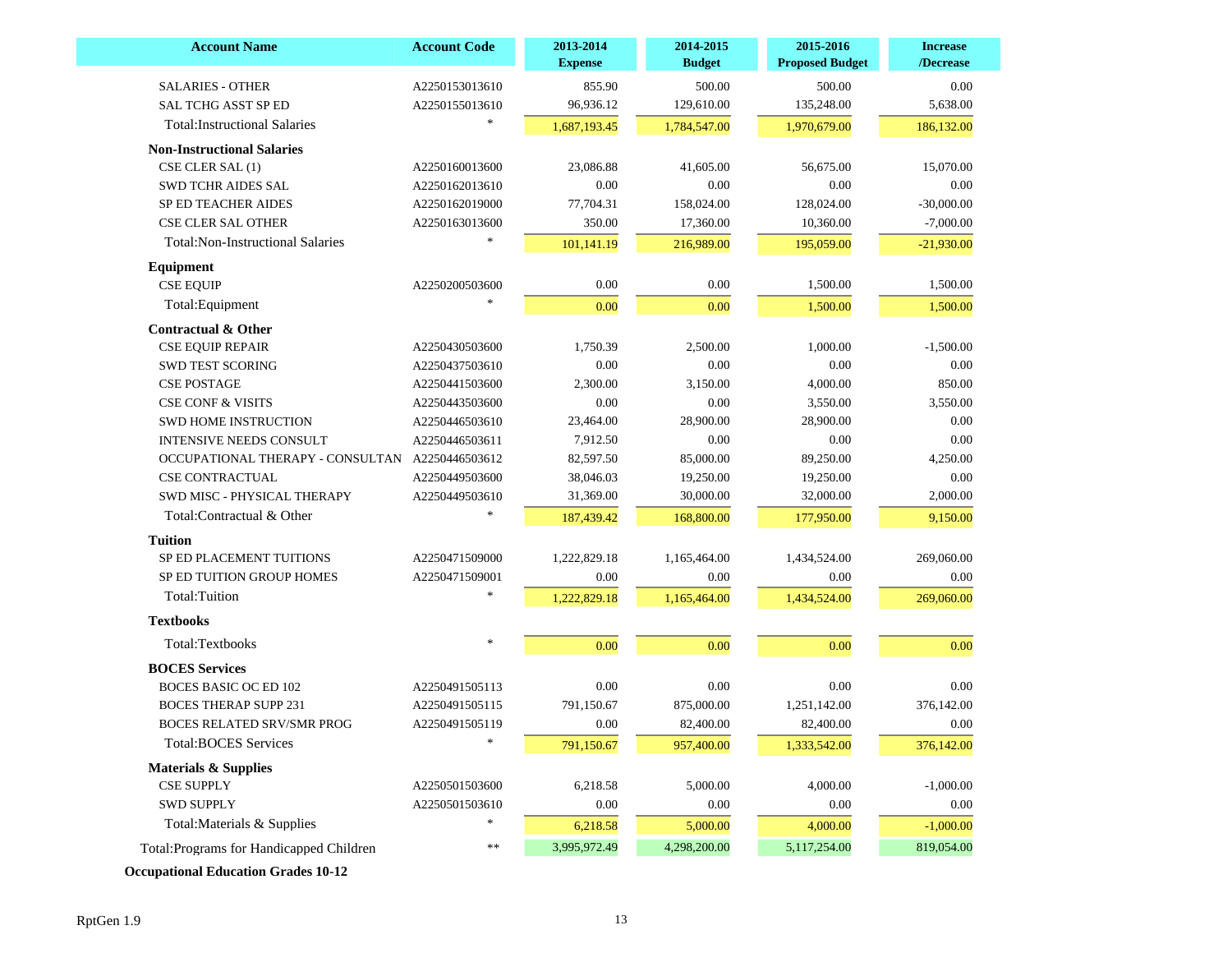| <b>Account Name</b>                        | <b>Account Code</b> | 2013-2014<br><b>Expense</b> | 2014-2015<br><b>Budget</b> | 2015-2016<br><b>Proposed Budget</b> | <b>Increase</b><br>/Decrease |
|--------------------------------------------|---------------------|-----------------------------|----------------------------|-------------------------------------|------------------------------|
| <b>BOCES</b> Services                      |                     |                             |                            |                                     |                              |
| <b>BOCES OC ED TUIT101</b>                 | A2280491005511      | 59,134.30                   | 248,688.00                 | 219,693.00                          | $-28,995.00$                 |
| <b>Total:BOCES Services</b>                | $\ast$              | 59,134.30                   | 248,688.00                 | 219,693.00                          | $-28,995.00$                 |
|                                            | **                  |                             | 248,688.00                 | 219,693.00                          | $-28,995.00$                 |
| Total: Occupational Education Grades 10-12 | $* * *$             | 59,134.30                   |                            |                                     |                              |
| Total:Teaching                             |                     | 12,684,655.98               | 14,094,253.00              | 15,336,574.00                       | 1,242,321.00                 |
| <b>Instructional Media</b>                 |                     |                             |                            |                                     |                              |
| School Library & Audiovisual               |                     |                             |                            |                                     |                              |
| <b>Instructional Salaries</b>              |                     |                             |                            |                                     |                              |
| <b>LIB INSTR SALARIES</b>                  | A2610150013500      | 200,979.00                  | 205,006.00                 | 212,557.00                          | 7,551.00                     |
| LIB TCHG ASST SAL                          | A2610155019000      | 0.00                        | 0.00                       | 0.00                                | 0.00                         |
| <b>Total:Instructional Salaries</b>        |                     | 200,979.00                  | 205,006.00                 | 212,557.00                          | 7,551.00                     |
| <b>Equipment</b>                           |                     |                             |                            |                                     |                              |
| LIB HS EQUIP                               | A2610200103500      | 0.00                        | 0.00                       | 0.00                                | 0.00                         |
| A/V GEN HS EQUIP                           | A2610205109000      | 0.00                        | 0.00                       | 0.00                                | 0.00                         |
| A/V GEN EL EQUIP                           | A2610205209100      | 0.00                        | 0.00                       | 0.00                                | 0.00                         |
| Total:Equipment                            |                     | 0.00                        | 0.00                       | 0.00                                | 0.00                         |
| <b>Contractual &amp; Other</b>             |                     |                             |                            |                                     |                              |
| LIB HS EQUIP REPAIR                        | A2610430103500      | 1,122.49                    | 1,500.00                   | 1.500.00                            | 0.00                         |
| A/V GEN HS EQUIP REPAIR                    | A2610430109000      | 265.94                      | 500.00                     | 500.00                              | 0.00                         |
| LIB EL EOU REPAIR                          | A2610430203500      | 0.00                        | 1,000.00                   | 1,000.00                            | 0.00                         |
| A/V GEN EL EQUIP REPAIR                    | A2610430209100      | 0.00                        | 500.00                     | 500.00                              | 0.00                         |
| Total:Contractual & Other                  |                     | 1,388.43                    | 3,500.00                   | 3,500.00                            | 0.00                         |
| <b>State-Aided Materials</b>               |                     |                             |                            |                                     |                              |
| LIB HS BOOKS                               | A2610460103500      | 4,633.93                    | 4,000.00                   | 4,000.00                            | 0.00                         |
| LIB EL BOOKS                               | A2610460203500      | 5,646.33                    | 7,000.00                   | 7,000.00                            | 0.00                         |
| <b>LIBHS MAGS &amp; PERIOD</b>             | A2610461103500      | 1,775.75                    | 1,500.00                   | 1,500.00                            | 0.00                         |
| LIB EL MAGS & PERIOD                       | A2610461203500      | 1,097.17                    | 2,000.00                   | 2,000.00                            | 0.00                         |
| LIB HS REFERENCES                          | A2610462103500      | 0.00                        | 2,000.00                   | 2,000.00                            | 0.00                         |
| LIB HS SA MATERIALS                        | A2610464103500      | 824.85                      | 1,300.00                   | 1,300.00                            | 0.00                         |
| LIB EL SA MATERIALS                        | A2610464203500      | 3,533.37                    | 0.00                       | 0.00                                | 0.00                         |
| LIB PRIV&PAR SA MATL                       | A2610464408000      | 1,283.94                    | 3,000.00                   | 3,000.00                            | 0.00                         |
| Total: State-Aided Materials               |                     | 18,795.34                   | 20,800.00                  | 20,800.00                           | 0.00                         |
| <b>Materials &amp; Supplies</b>            |                     |                             |                            |                                     |                              |
| LIB HS SUPPLY                              | A2610501103500      | 1,018.01                    | 1,300.00                   | 1,000.00                            | $-300.00$                    |
| LIB ELE SUPPLY                             | A2610501203500      | 0.00                        | 1,200.00                   | 1,200.00                            | 0.00                         |
| A/V GEN HS SUPPLY                          | A2610505109000      | 1,484.52                    | 500.00                     | 500.00                              | 0.00                         |
| A/V GENERAL EL SUPPLY                      | A2610505209100      | 0.00                        | 500.00                     | 500.00                              | 0.00                         |
| Total: Materials & Supplies                | $\ast$              | 2,502.53                    | 3,500.00                   | 3,200.00                            | $-300.00$                    |
| Total: School Library & Audiovisual        | **                  | 223,665.30                  | 232,806.00                 | 240,057.00                          | 7,251.00                     |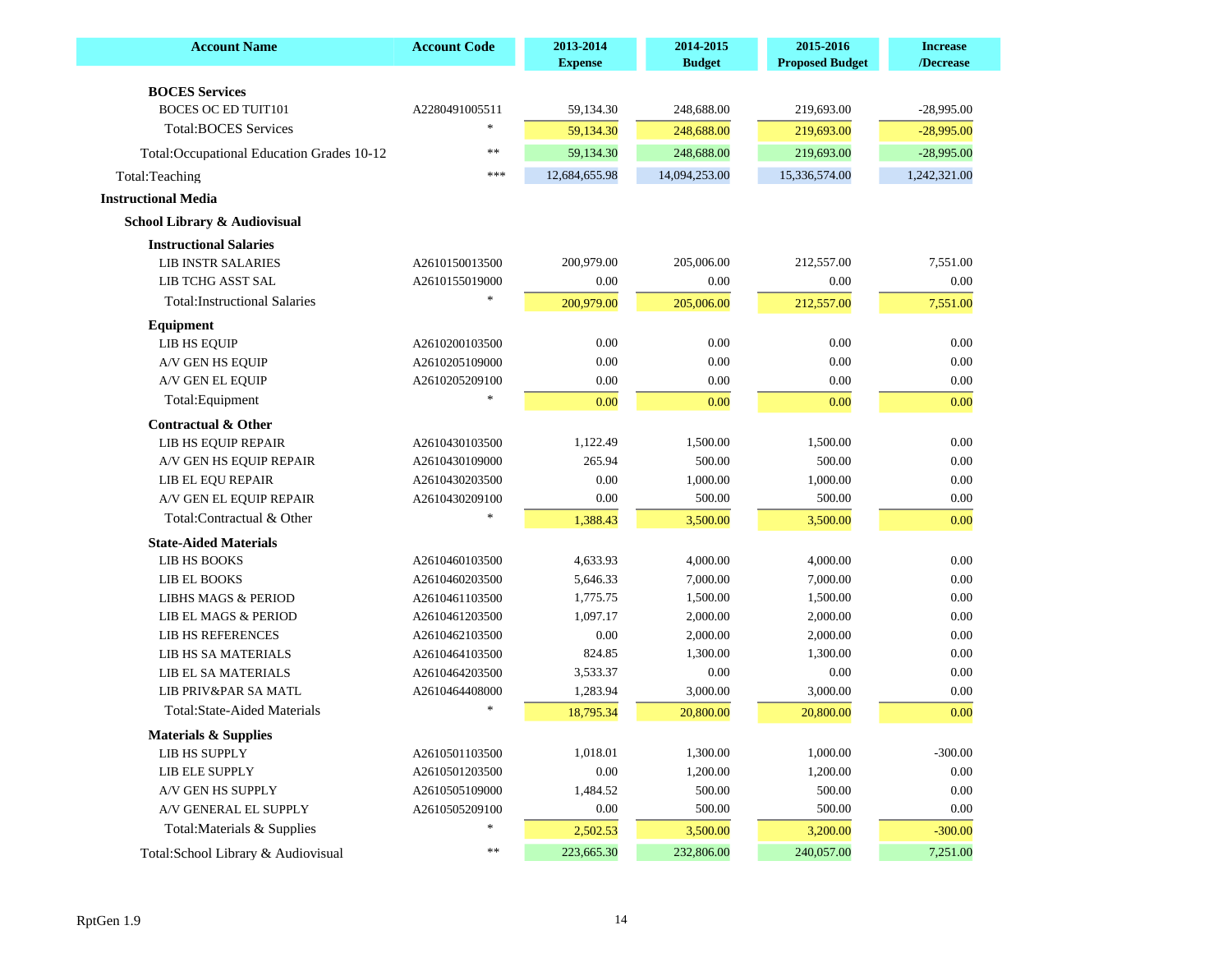| <b>Account Name</b>                     | <b>Account Code</b> | 2013-2014<br><b>Expense</b> | 2014-2015<br><b>Budget</b> | 2015-2016<br><b>Proposed Budget</b> | <b>Increase</b><br>/Decrease |
|-----------------------------------------|---------------------|-----------------------------|----------------------------|-------------------------------------|------------------------------|
| <b>Computer-Assisted Instruction</b>    |                     |                             |                            |                                     |                              |
| <b>Instructional Salaries</b>           |                     |                             |                            |                                     |                              |
| DIRECTOR TECH- INSTR SAL                | A2630150019000      | 125,794.00                  | 125,794.00                 | 132,000.00                          | 6,206.00                     |
| <b>Total:Instructional Salaries</b>     |                     | 125,794.00                  | 125,794.00                 | 132,000.00                          | 6,206.00                     |
| <b>Non-Instructional Salaries</b>       |                     |                             |                            |                                     |                              |
| COMPUTER NON-INSTRUCTIONAL(2            | A2630160019000      | 149,862.00                  | 158,239.00                 | 162,702.00                          | 4,463.00                     |
| COMPUTER NON-INST. STIPENDS             | A2630160019001      | 6,500.00                    | 6,500.00                   | 6,500.00                            | 0.00                         |
| COMPUTER NON-INST. SAL. OTHE            | A2630163019000      | 7,065.47                    | 14,872.00                  | 14,872.00                           | 0.00                         |
| COMPUTER NON-INST. SAL. OTHE            | A2630163099000      | 0.00                        | 0.00                       | 0.00                                | 0.00                         |
| <b>Total:Non-Instructional Salaries</b> |                     | 163,427.47                  | 179,611.00                 | 184,074.00                          | 4,463.00                     |
| Equipment                               |                     |                             |                            |                                     |                              |
| <b>COMPUTER EQUIPMENT</b>               | A2630200309001      | 7,904.00                    | 0.00                       | 0.00                                | 0.00                         |
| COMPUTER EQUIPMENT - REPLACEMEN         | A2630200309002      | 24,992.46                   | 23,500.00                  | 23,500.00                           | 0.00                         |
| COMPUTER EQUIPMENT - SMART BO           | A2630200309003      | 9,462.00                    | 0.00                       | 0.00                                | 0.00                         |
| COMPUTER EQUIPMENT - SECURIT            | A2630200309004      | 0.00                        | 0.00                       | 0.00                                | 0.00                         |
| COMPUTER EQUIPMENT - WIRELES            | A2630200309005      | 0.00                        | 0.00                       | 0.00                                | 0.00                         |
| Total:Equipment                         |                     | 42,358.46                   | 23,500.00                  | 23,500.00                           | 0.00                         |
| <b>Contractual &amp; Other</b>          |                     |                             |                            |                                     |                              |
| <b>COMPUTER EQUIP REPAIR</b>            | A2630430309001      | 0.00                        | 0.00                       | 0.00                                | 0.00                         |
| COMPUTER CONTRACTUAL                    | A2630449309001      | 49,934.35                   | 29,785.00                  | 29,785.00                           | 0.00                         |
| TECH- NEW INFRASTUCTURE                 | A2630449309002      | 79,005.87                   | 100,000.00                 | 100,000.00                          | 0.00                         |
| Total:Contractual & Other               |                     | 128,940.22                  | 129,785.00                 | 129,785.00                          | 0.00                         |
| <b>State-Aided Software</b>             |                     |                             |                            |                                     |                              |
| <b>COMPUTER SOFTWARE SA</b>             | A2630460309001      | 13,353.30                   | 23,400.00                  | 23,400.00                           | 0.00                         |
| <b>COMP SOFTWR PRIV&amp;PAR SA</b>      | A2630460408000      | 1,143.40                    | 4,800.00                   | 4,800.00                            | 0.00                         |
| Total:State-Aided Software              |                     | 14,496.70                   | 28,200.00                  | 28,200.00                           | 0.00                         |
| <b>Materials &amp; Supplies</b>         |                     |                             |                            |                                     |                              |
| <b>COMPUTER SUPPLY</b>                  | A2630501309001      | 49,597.54                   | 58,500.00                  | 58,500.00                           | 0.00                         |
| Total: Materials & Supplies             | $*$                 | 49,597.54                   | 58,500.00                  | 58,500.00                           | 0.00                         |
| Total:Computer-Assisted Instruction     | **                  | 524,614.39                  | 545,390.00                 | 556,059.00                          | 10,669.00                    |
| <b>Total:Instructional Media</b>        | ***                 | 748,279.69                  | 778,196.00                 | 796,116.00                          | 17,920.00                    |
| <b>Pupil Services</b>                   |                     |                             |                            |                                     |                              |
| Guidance - Regular School               |                     |                             |                            |                                     |                              |
| <b>Instructional Salaries</b>           |                     |                             |                            |                                     |                              |
| <b>GUIDANCE INSTR SAL</b>               | A2810150019000      | 222,039.92                  | 231,157.00                 | 241,248.00                          | 10,091.00                    |
| <b>GUIDANCE SALARIES - OTHER</b>        | A2810153019000      | 10,279.23                   | 17,505.00                  | 12,505.00                           | $-5,000.00$                  |
| <b>Total:Instructional Salaries</b>     |                     | 232,319.15                  | 248,662.00                 | 253,753.00                          | 5,091.00                     |
| <b>Non-Instructional Salaries</b>       |                     |                             |                            |                                     |                              |
| <b>GUIDANCE CLERICAL</b>                | A2810160019000      | 55,587.69                   | 55,761.00                  | 55,761.00                           | $0.00\,$                     |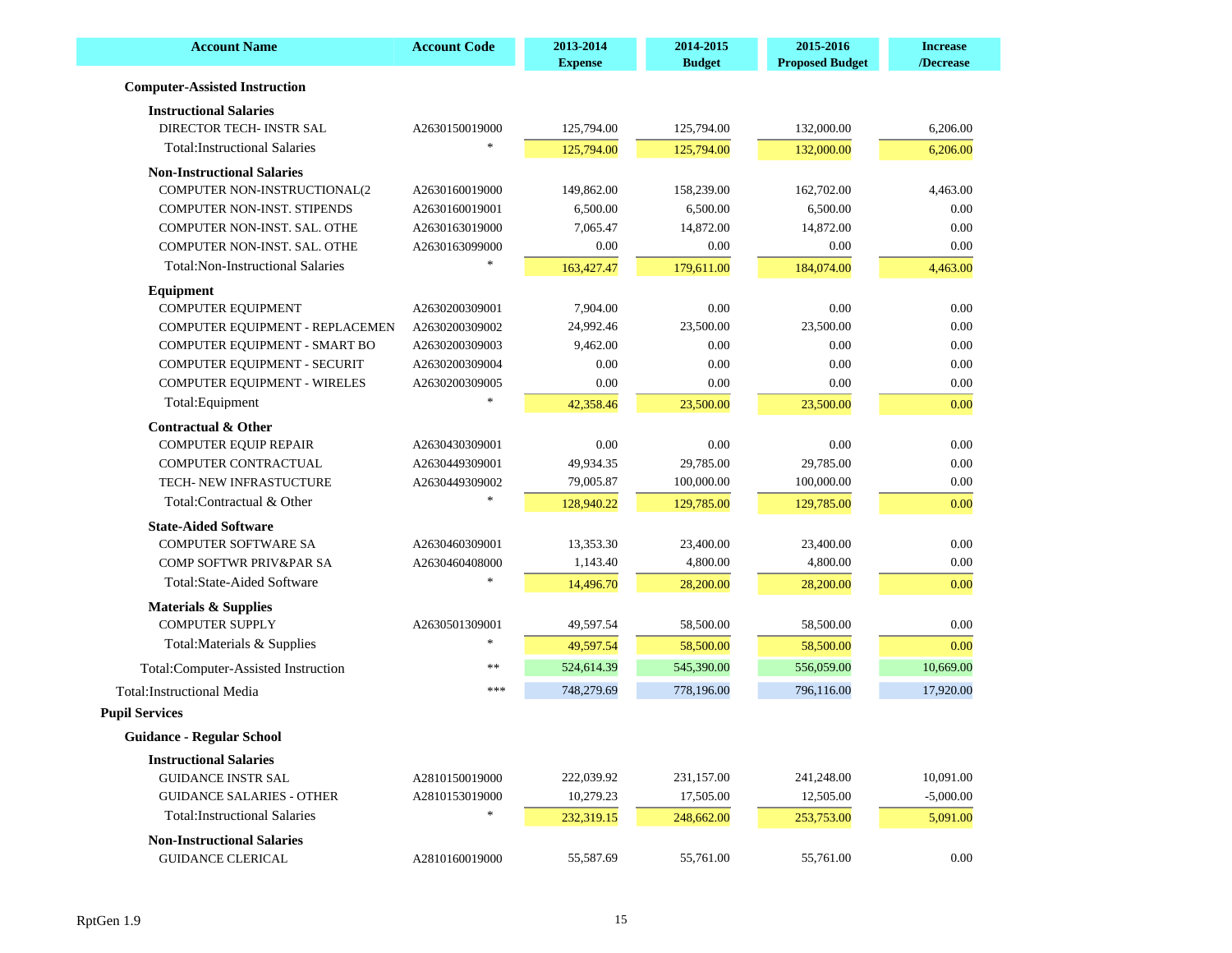| <b>Account Name</b>                     | <b>Account Code</b> | 2013-2014<br><b>Expense</b> | 2014-2015<br><b>Budget</b> | 2015-2016<br><b>Proposed Budget</b> | <b>Increase</b><br>/Decrease |
|-----------------------------------------|---------------------|-----------------------------|----------------------------|-------------------------------------|------------------------------|
| <b>GUIDANCE CLERICAL OTHER</b>          | A2810163019000      | 0.00                        | 0.00                       | 0.00                                | 0.00                         |
| <b>Total:Non-Instructional Salaries</b> |                     | 55,587.69                   | 55,761.00                  | 55,761.00                           | 0.00                         |
| <b>Contractual &amp; Other</b>          |                     |                             |                            |                                     |                              |
| <b>GUIDANCE HS EQUIP REPAIR</b>         | A2810430109000      | 0.00                        | 0.00                       | 0.00                                | 0.00                         |
| <b>GUIDANCE HS SUBSCRIPTIONS</b>        | A2810433109000      | 0.00                        | 0.00                       | 0.00                                | 0.00                         |
| <b>GUIDANCE HS TEST SCORING</b>         | A2810437109000      | 995.00                      | 500.00                     | 5,500.00                            | 5,000.00                     |
| <b>GUIDANCE HS POSTAGE</b>              | A2810441109000      | 300.00                      | 1,000.00                   | 2,000.00                            | 1,000.00                     |
| <b>GUIDANCE HS CONF &amp; COLL</b>      | A2810443109000      | 195.78                      | 2,000.00                   | 2,000.00                            | 0.00                         |
| <b>GUID HS CRIS INTER CONSLT</b>        | A2810446109000      | 40,295.00                   | 41,000.00                  | 41,000.00                           | 0.00                         |
| <b>GUIDANCE HS PRINTING</b>             | A2810447109000      | 525.66                      | 1,000.00                   | 1,000.00                            | 0.00                         |
| <b>GUIDANCE HS CONTRACTUAL</b>          | A2810449109000      | 0.00                        | 0.00                       | 0.00                                | 0.00                         |
| Total:Contractual & Other               |                     | 42,311.44                   | 45,500.00                  | 51,500.00                           | 6,000.00                     |
| <b>Materials &amp; Supplies</b>         |                     |                             |                            |                                     |                              |
| <b>GUIDANCE HS SUPPLY</b>               | A2810501109000      | 2,501.19                    | 3,000.00                   | 3,000.00                            | 0.00                         |
| Total: Materials & Supplies             |                     | 2,501.19                    | 3,000.00                   | 3,000.00                            | 0.00                         |
|                                         | $\ast$              | 332,719.47                  |                            |                                     |                              |
| Total:Guidance - Regular School         |                     |                             | 352,923.00                 | 364,014.00                          | 11,091.00                    |
| <b>Health Services - Regular School</b> |                     |                             |                            |                                     |                              |
| <b>Non-Instructional Salaries</b>       |                     |                             |                            |                                     |                              |
| <b>HEALTH/SAFETY OFFICER</b>            | A2815161010000      | 0.00                        | 3,000.00                   | 3,000.00                            | 0.00                         |
| HEALTH SERV NURSES SAL                  | A2815161019000      | 192,375.00                  | 195,603.00                 | 198,523.00                          | 2,920.00                     |
| HEALTH SERV PRI/PAR NRSE                | A2815161418000      | 24,287.00                   | 25,805.00                  | 27,108.00                           | 1,303.00                     |
| HEALTH SERV SUB NURSE SAL               | A2815163019000      | 3,206.19                    | 4,000.00                   | 4,000.00                            | 0.00                         |
| <b>Total:Non-Instructional Salaries</b> |                     | 219,868.19                  | 228,408.00                 | 232,631.00                          | 4,223.00                     |
| Equipment                               |                     |                             |                            |                                     |                              |
| <b>NURSE HS EQUIP</b>                   | A2815200109000      | $0.00\,$                    | 0.00                       | 0.00                                | $0.00\,$                     |
| <b>NURSE EL EQUIP</b>                   | A2815200209000      | $0.00\,$                    | 0.00                       | 0.00                                | 0.00                         |
| Total:Equipment                         |                     | 0.00                        | 0.00                       | 0.00                                | 0.00                         |
| <b>Contractual &amp; Other</b>          |                     |                             |                            |                                     |                              |
| NURSE HS EQUIP REPAIR                   | A2815430109000      | 265.49                      | 1,000.00                   | 1,000.00                            | 0.00                         |
| NURSE EL EQUIP REPAIR                   | A2815430209000      | 0.00                        | 0.00                       | 0.00                                | 0.00                         |
| <b>HEALTH SERV PRI&amp;PAR CONTR</b>    | A2815444408000      | 160,312.17                  | 160,000.00                 | 165,000.00                          | 5,000.00                     |
| HEALTH SERV CONTRACTUAL                 | A2815449009000      | 884.00                      | 2,400.00                   | 2,400.00                            | 0.00                         |
| HEALTH SERV PHYSICIAN FEE               | A2815450009000      | 10,000.00                   | 10,000.00                  | 10,000.00                           | 0.00                         |
| Total:Contractual & Other               | $*$                 | 171,461.66                  | 173,400.00                 | 178,400.00                          | 5,000.00                     |
| <b>Materials &amp; Supplies</b>         |                     |                             |                            |                                     |                              |
| NURSE HS SUPPLY                         | A2815501109000      | 813.89                      | 2,000.00                   | 2,000.00                            | 0.00                         |
| NURSE EL SUPPLY                         | A2815501209000      | 3,043.11                    | 3,500.00                   | 3,500.00                            | 0.00                         |
| PRI & PAR NURSE SUPPLY                  | A2815501408000      | 778.32                      | 800.00                     | 800.00                              | 0.00                         |
| Total: Materials & Supplies             |                     | 4,635.32                    | 6,300.00                   | 6,300.00                            | 0.00                         |
|                                         | **                  |                             |                            |                                     |                              |
| Total: Health Services - Regular School |                     | 395,965.17                  | 408,108.00                 | 417,331.00                          | 9,223.00                     |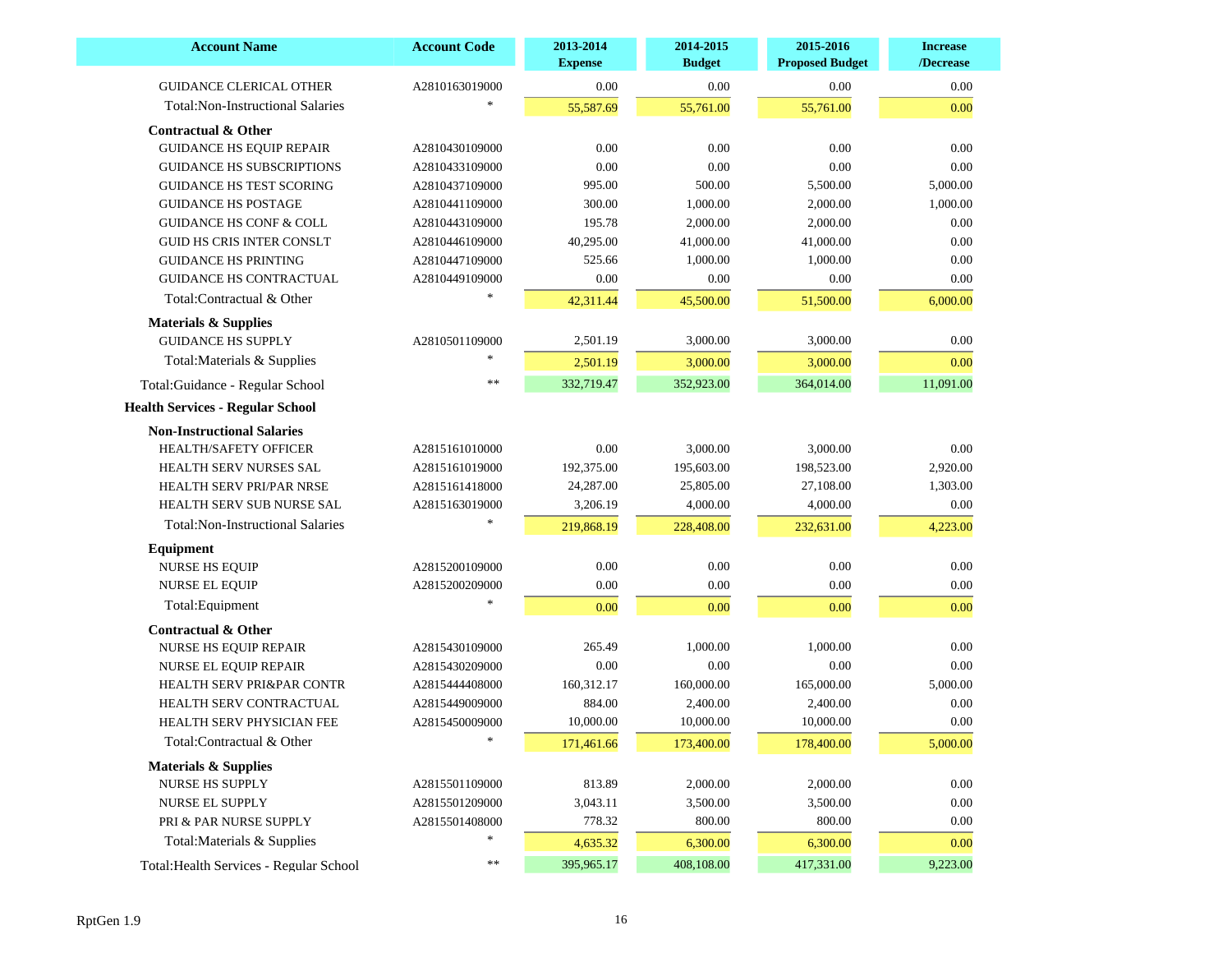| <b>Account Name</b>                            | <b>Account Code</b> | 2013-2014<br><b>Expense</b> | 2014-2015<br><b>Budget</b> | 2015-2016<br><b>Proposed Budget</b> | <b>Increase</b><br>/Decrease |
|------------------------------------------------|---------------------|-----------------------------|----------------------------|-------------------------------------|------------------------------|
| <b>Psychological Services - Regular School</b> |                     |                             |                            |                                     |                              |
| <b>Instructional Salaries</b>                  |                     |                             |                            |                                     |                              |
| <b>PSYCH SAL REGULAR</b>                       | A2820150019000      | 231,953.00                  | 249,384.00                 | 256,053.00                          | 6,669.00                     |
| PSYCH SAL REGULAR OTHER                        | A2820153019000      | 0.00                        | 0.00                       | 0.00                                | 0.00                         |
| PSYCH SAL REGULAR OTHER                        | A2820153099000      | 0.00                        | 1,000.00                   | 1,000.00                            | 0.00                         |
| <b>Total:Instructional Salaries</b>            |                     | 231,953.00                  | 250,384.00                 | 257,053.00                          | 6,669.00                     |
| <b>Contractual &amp; Other</b>                 |                     |                             |                            |                                     |                              |
| PSYCH SERV CONSULTNT                           | A2820449509000      | 0.00                        | 0.00                       | 0.00                                | 0.00                         |
| Total:Contractual & Other                      |                     | 0.00                        | 0.00                       | 0.00                                | 0.00                         |
| <b>Materials &amp; Supplies</b>                |                     |                             |                            |                                     |                              |
| PSYCH SERVICES SUPPLY                          | A2820501509000      | 2,516.64                    | 2,500.00                   | 6,500.00                            | 4,000.00                     |
| Total: Materials & Supplies                    |                     | 2,516.64                    | 2,500.00                   | 6,500.00                            | 4,000.00                     |
| Total: Psychological Services - Regular School | **                  | 234,469.64                  | 252,884.00                 | 263,553.00                          | 10,669.00                    |
| <b>Social Work Services - Regular School</b>   |                     |                             |                            |                                     |                              |
| <b>Instructional Salaries</b>                  |                     |                             |                            |                                     |                              |
| <b>SOCIAL WORKER SAL</b>                       | A2825150019000      | 99,843.00                   | 102,859.00                 | 107,264.00                          | 4,405.00                     |
| <b>Total:Instructional Salaries</b>            |                     | 99,843.00                   | 102,859.00                 | 107,264.00                          | 4,405.00                     |
| <b>Contractual &amp; Other</b>                 |                     |                             |                            |                                     |                              |
| SOCIAL WORK CONTRACTUAL                        | A2825449509000      | 0.00                        | 0.00                       | 0.00                                | 0.00                         |
| Total:Contractual & Other                      |                     | 0.00                        | 0.00                       | 0.00                                | 0.00                         |
| <b>Materials &amp; Supplies</b>                |                     |                             |                            |                                     |                              |
| <b>SOCIAL WORK SUPPLY</b>                      | A2825501509000      | 137.33                      | 750.00                     | 500.00                              | $-250.00$                    |
| Total: Materials & Supplies                    |                     | 137.33                      | 750.00                     | 500.00                              | $-250.00$                    |
| Total: Social Work Services - Regular School   | $\ast$              | 99,980.33                   | 103,609.00                 | 107,764.00                          | 4,155.00                     |
| <b>Co-Curricular Services</b>                  |                     |                             |                            |                                     |                              |
| <b>Instructional Salaries</b>                  |                     |                             |                            |                                     |                              |
| COCURRIC STIPENDS EL                           | A2850151019000      | 26,921.50                   | 90,098.00                  | 90,098.00                           | 0.00                         |
| <b>COCURRIC STIPENDS HS</b>                    | A2850151019001      | 57,569.00                   | 129,886.00                 | 114,886.00                          | $-15,000.00$                 |
| COCURRIC CHAPERONE EL                          | A2850152019000      | 281.73                      | 8,482.00                   | 8,482.00                            | 0.00                         |
| <b>COCURRIC CHAPERONE HS</b>                   | A2850152019001      | 1,408.65                    | 15,905.00                  | 15,905.00                           | 0.00                         |
| <b>Total:Instructional Salaries</b>            |                     | 86,180.88                   | 244,371.00                 | 229,371.00                          | $-15,000.00$                 |
| Contractual & Other                            |                     |                             |                            |                                     |                              |
| <b>COCURRIC HS AWARDS</b>                      | A2850406109000      | 0.00                        | 2,000.00                   | 2,000.00                            | 0.00                         |
| <b>COCURRIC HS MATH DUES</b>                   | A2850434101851      | 0.00                        | 1,500.00                   | 1,500.00                            | 0.00                         |
| COCURRIC HS UN CLUB FLDTR                      | A2850465101853      | $0.00\,$                    | 1,500.00                   | 1,500.00                            | 0.00                         |
| Total:Contractual & Other                      |                     | 0.00                        | 5,000.00                   | 5,000.00                            | 0.00                         |
| <b>Materials &amp; Supplies</b>                |                     |                             |                            |                                     |                              |
| COCURRIC HS LIT MAGAZINE                       | A2850501101502      | 1,795.00                    | 2,000.00                   | 2,000.00                            | 0.00                         |
| COCURRIC HS DRAMA CLUB                         | A2850501101850      | 5,121.69                    | 5,500.00                   | 7,000.00                            | 1,500.00                     |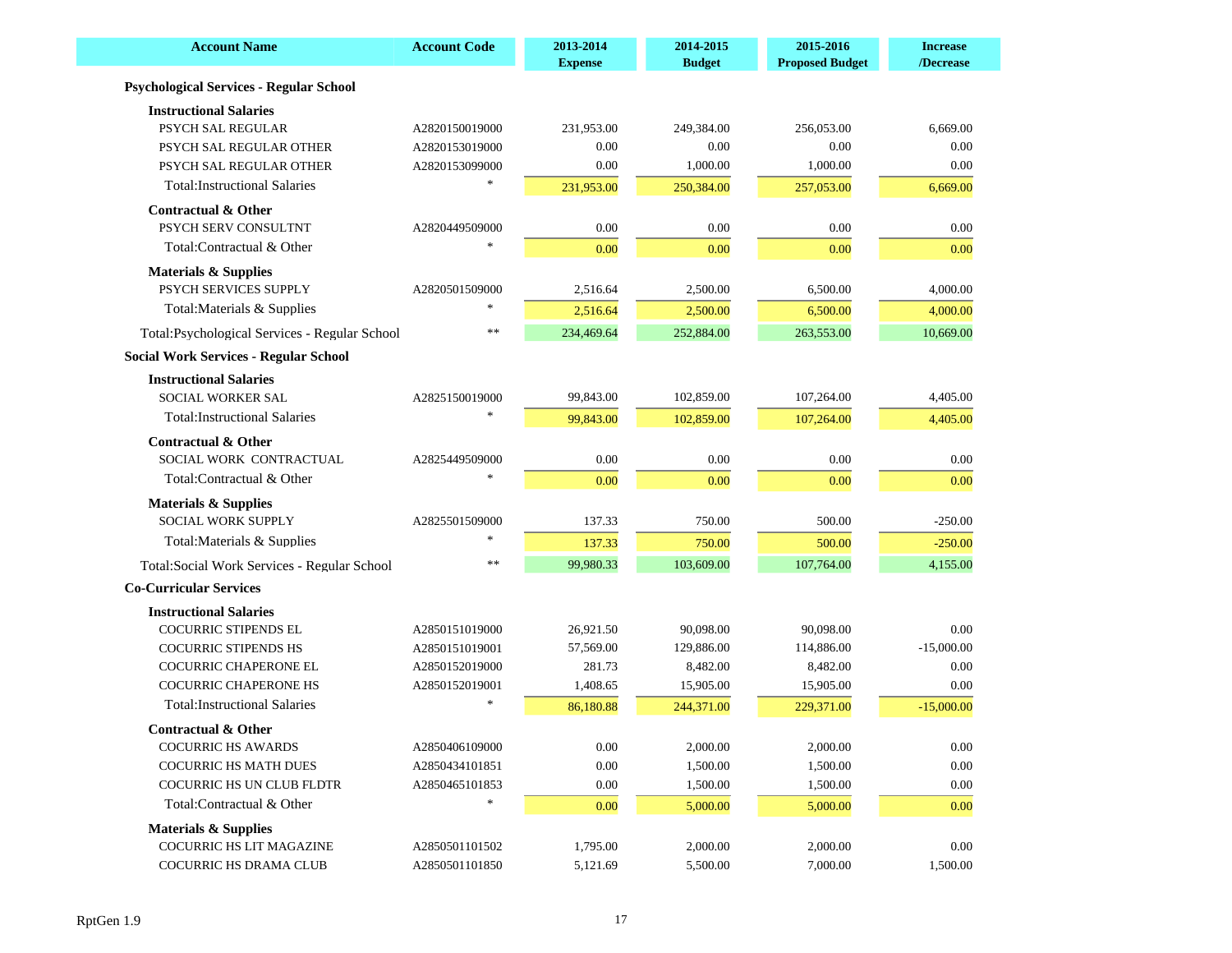| <b>Account Name</b>                         | <b>Account Code</b> | 2013-2014<br><b>Expense</b> | 2014-2015<br><b>Budget</b> | 2015-2016<br><b>Proposed Budget</b> | <b>Increase</b><br>/Decrease |
|---------------------------------------------|---------------------|-----------------------------|----------------------------|-------------------------------------|------------------------------|
| COCURR HS BAND SUPP&EQUIP                   | A2850501101852      | 0.00                        | 0.00                       | 0.00                                | 0.00                         |
| <b>COCURRIC HS STUD GOVT</b>                | A2850501101854      | 0.00                        | 0.00                       | 0.00                                | 0.00                         |
| <b>COCURRIC HS YEARBOOK</b>                 | A2850501101855      | 0.00                        | 6,000.00                   | 4,500.00                            | $-1,500.00$                  |
| <b>COCURRIC HS NEWSPAPER</b>                | A2850501101856      | 3,286.25                    | 3,000.00                   | 3,000.00                            | 0.00                         |
| <b>COCURRIC HS PLAY</b>                     | A2850501101857      | 0.00                        | 0.00                       | 0.00                                | 0.00                         |
| <b>COCURRIC HS GEN SUPPLY</b>               | A2850501109000      | 745.10                      | 1,500.00                   | 1,500.00                            | 0.00                         |
| <b>COCURRIC EL LIT MAG&amp;NEWS</b>         | A2850501201502      | 0.00                        | 3,000.00                   | 3,000.00                            | $0.00\,$                     |
| COCURRIC EL DRAMA                           | A2850501201850      | 6,051.17                    | 6,500.00                   | 6,500.00                            | $0.00\,$                     |
| <b>COCURRIC EL YEARBOOK</b>                 | A2850501201855      | 5,325.60                    | 7,000.00                   | 7,000.00                            | 0.00                         |
| Total: Materials & Supplies                 |                     | 22,324.81                   | 34,500.00                  | 34,500.00                           | 0.00                         |
| Total:Co-Curricular Services                | $\ast$              | 108,505.69                  | 283,871.00                 | 268,871.00                          | $-15,000.00$                 |
| <b>Interscholastic Athletics</b>            |                     |                             |                            |                                     |                              |
| <b>Instructional Salaries</b>               |                     |                             |                            |                                     |                              |
| <b>INTERSCHOL STIPENDS</b>                  | A2855151011800      | 158,258.25                  | 154,000.00                 | 169,000.00                          | 15,000.00                    |
| <b>INTERSCHOL CHAPERONES</b>                | A2855152011800      | 20,096.74                   | 25,000.00                  | 25,000.00                           | 0.00                         |
| ATHLETIC DIRECTOR SAL                       | A2855153011800      | 7,748.00                    | 7,748.00                   | 7,748.00                            | 0.00                         |
| <b>Total:Instructional Salaries</b>         |                     | 186,102.99                  | 186,748.00                 | 201,748.00                          | 15,000.00                    |
| Equipment                                   |                     |                             |                            |                                     |                              |
| <b>INTERSCHOL EQUIP</b>                     | A2855200101800      | $0.00\,$                    | 0.00                       | 0.00                                | 0.00                         |
| Total:Equipment                             |                     | 0.00                        | 0.00                       | 0.00                                | 0.00                         |
| <b>Contractual &amp; Other</b>              |                     |                             |                            |                                     |                              |
| <b>INTERSCHOL OFFICIALS</b>                 | A2855401101800      | 140.00                      | 1,500.00                   | 1,500.00                            | 0.00                         |
| <b>INTERSCHOL SPORTS ENTRY FEES</b>         | A2855401101806      | 4,817.00                    | 3,800.00                   | 3,800.00                            | 0.00                         |
| <b>INTERSCHOL UNIFORM RECOND</b>            | A2855403101800      | 6,283.68                    | 6,500.00                   | 6,500.00                            | 0.00                         |
| <b>INTERSCHOL AWARDS</b>                    | A2855406101800      | 1,722.77                    | 1,800.00                   | 1,800.00                            | 0.00                         |
| <b>INTERSCHOL EQUIP REPAIR</b>              | A2855430101800      | 250.00                      | 500.00                     | 500.00                              | 0.00                         |
| <b>INTERSCHOL DUES</b>                      | A2855434101800      | 2,683.42                    | 4,500.00                   | 4,500.00                            | 0.00                         |
| <b>INTERSCHOL OTHER FEES</b>                | A2855449101800      | 897.30                      | 900.00                     | 900.00                              | 0.00                         |
| Total:Contractual & Other                   |                     | 16,794.17                   | 19,500.00                  | 19,500.00                           | 0.00                         |
| <b>BOCES</b> Services                       |                     |                             |                            |                                     |                              |
| <b>INTERSCHO BOCES ADM 551</b>              | A2855491101800      | 37,803.15                   | 47,250.00                  | 47,650.00                           | 400.00                       |
| <b>Total:BOCES Services</b>                 |                     | 37,803.15                   | 47,250.00                  | 47,650.00                           | 400.00                       |
| <b>Materials &amp; Supplies</b>             |                     |                             |                            |                                     |                              |
| <b>INTERSCHOL GEN SUPPLY</b>                | A2855501101800      | 630.00                      | 630.00                     | 630.00                              | 0.00                         |
| <b>INTERSCHOL BASEBALL SUPPL</b>            | A2855501101801      | 1,800.00                    | 1,800.00                   | 1,800.00                            | 0.00                         |
| <b>INTERS BOYS &amp; GIRLS BSKETBL SUPP</b> | A2855501101802      | 1,576.70                    | 1,600.00                   | 1,600.00                            | 0.00                         |
| <b>INTERSCHOL BOWLING</b>                   | A2855501101803      | 2,660.00                    | 0.00                       | 0.00                                | 0.00                         |
| <b>INTERSCHOL TRACK SUPPLY</b>              | A2855501101806      | 1,797.75                    | 1,800.00                   | 1,800.00                            | 0.00                         |
| <b>INTERSCHOL SOCCER SUPPLY</b>             | A2855501101810      | 899.30                      | 900.00                     | 900.00                              | 0.00                         |
| <b>INTERS GIRLS BSKTBAL SUPP</b>            | A2855501101811      | $0.00\,$                    | 0.00                       | 0.00                                | 0.00                         |
| <b>INTERS FIRST AID SUPPLY</b>              | A2855501101812      | 399.84                      | 400.00                     | 400.00                              | 0.00                         |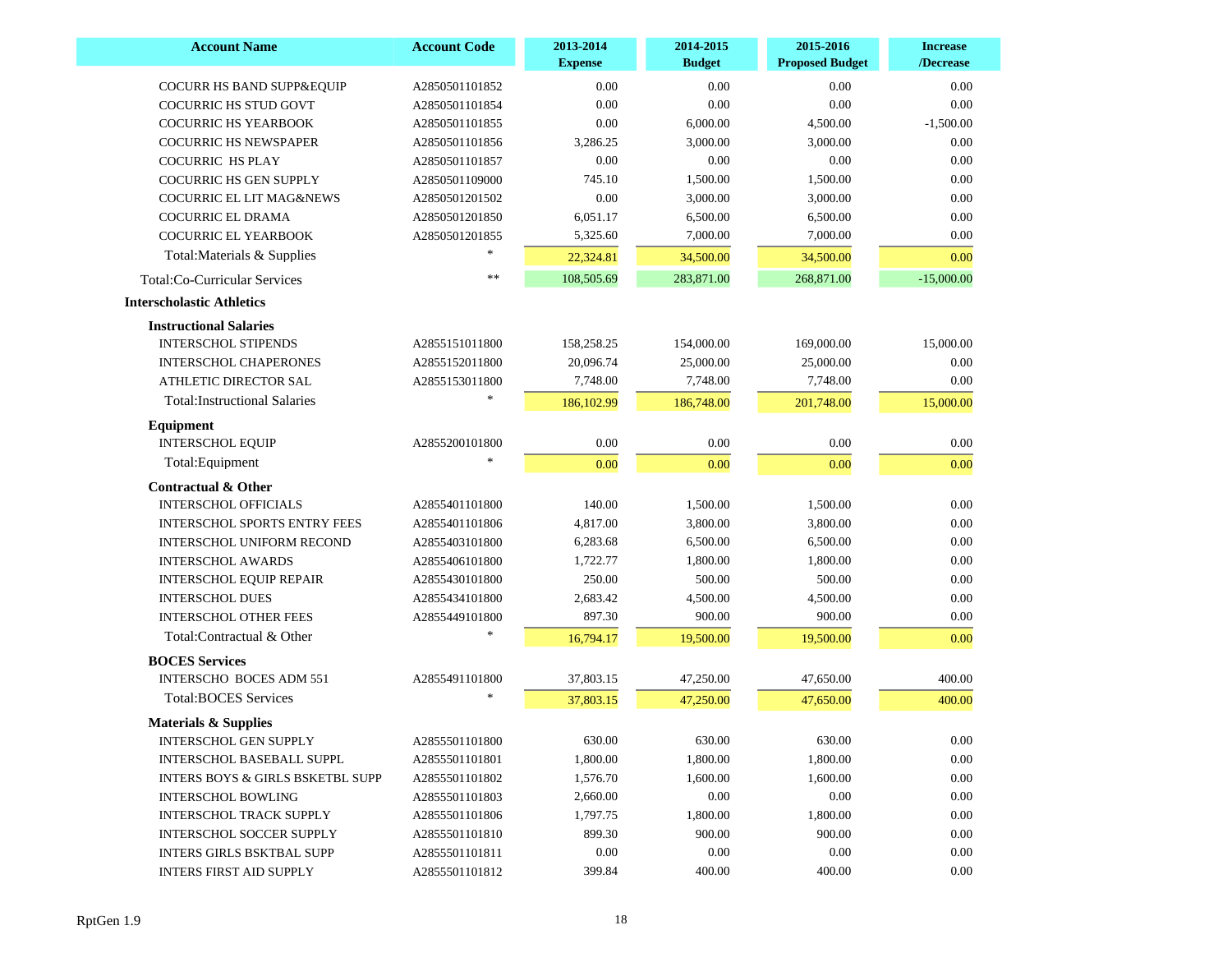| <b>Account Name</b>                              | <b>Account Code</b> | 2013-2014<br><b>Expense</b> | 2014-2015<br><b>Budget</b> | 2015-2016<br><b>Proposed Budget</b> | <b>Increase</b><br>/Decrease |
|--------------------------------------------------|---------------------|-----------------------------|----------------------------|-------------------------------------|------------------------------|
| <b>INTERS GIRLS SFTBL SUPPLY</b>                 | A2855501101814      | 999.95                      | 1,000.00                   | 1,000.00                            | 0.00                         |
| <b>INTERS GIRLS VOLLYB SUPPL</b>                 | A2855501101815      | 449.45                      | 450.00                     | 450.00                              | 0.00                         |
| Total: Materials & Supplies                      | $\ast$              | 11,212.99                   | 8,580.00                   | 8,580.00                            | 0.00                         |
| <b>Total:Interscholastic Athletics</b>           | **                  | 251,913.30                  | 262,078.00                 | 277,478.00                          | 15,400.00                    |
| <b>Total:Pupil Services</b>                      | ***                 | 1,423,553.60                | 1,663,473.00               | 1,699,011.00                        | 35,538.00                    |
| Total:Instruction                                | *****               | 15,994,451.71               | 17,721,826.00              | 18,806,706.00                       | 1,084,880.00                 |
| <b>Transportation</b>                            |                     |                             |                            |                                     |                              |
| <b>Pupil Transportation</b>                      |                     |                             |                            |                                     |                              |
| <b>District Transportation Services</b>          |                     |                             |                            |                                     |                              |
| <b>Non-Instructional Salaries</b>                |                     |                             |                            |                                     |                              |
| <b>TRANSP ADM</b>                                | A5510160010000      | 40,479.00                   | 42,099.00                  | 42,099.00                           | 0.00                         |
| TRANSP NONINSTR SAL OTHER                        | A5510162010000      | 103,353.18                  | 113,138.00                 | 113,138.00                          | 0.00                         |
| <b>Total:Non-Instructional Salaries</b>          |                     | 143,832.18                  | 155,237.00                 | 155,237.00                          | 0.00                         |
| <b>Total: District Transportation Services</b>   | $\ast$              | 143,832.18                  | 155,237.00                 | 155,237.00                          | 0.00                         |
| <b>Contract Transportation</b>                   |                     |                             |                            |                                     |                              |
| <b>Contractual &amp; Other</b>                   |                     |                             |                            |                                     |                              |
| <b>TRANSP IN DISTRICT</b>                        | A5540461009900      | 740,945.24                  | 874,776.00                 | 885,446.00                          | 10,670.00                    |
| <b>TRANSP PRI &amp; PAR</b>                      | A5540462408000      | 947, 421.53                 | 1,062,736.00               | 1,072,736.00                        | 10,000.00                    |
| <b>TRANSP SP ED CONTRACTS</b>                    | A5540463009900      | 461,173.40                  | 561,144.00                 | 579,665.00                          | 18,521.00                    |
| TRANSP IN DISTRICT-OTHER                         | A5540464009900      | 44,822.82                   | 82,000.00                  | 82,000.00                           | 0.00                         |
| TRANSP INTERSCHOLASTIC                           | A5540465101800      | 69,420.07                   | 79,974.00                  | 84,000.00                           | 4,026.00                     |
| TRANSP FIELD TRIPS MS&HS                         | A5540466101800      | 899.00                      | 500.00                     | 1,000.00                            | 500.00                       |
| TRANSP FIELD TRIPS ELEM                          | A5540467101900      | $-387.55$                   | 500.00                     | 1,000.00                            | 500.00                       |
| TRANSP SUPPLY/OTHER/GAS                          | A5540501000000      | 0.00                        | 0.00                       | 0.00                                | 0.00                         |
| Total:Contractual & Other                        |                     | 2,264,294.51                | 2,661,630.00               | 2,705,847.00                        | 44,217.00                    |
| <b>Total:Contract Transportation</b>             | $\ast$              | 2,264,294.51                | 2,661,630.00               | 2,705,847.00                        | 44,217.00                    |
| <b>Transportation Services from BOCES</b>        |                     |                             |                            |                                     |                              |
| <b>BOCES</b> Services                            |                     |                             |                            |                                     |                              |
| <b>Total:BOCES Services</b>                      | $*$                 | 0.00                        | 0.00                       | 0.00                                | 0.00                         |
| <b>Total: Transportation Services from BOCES</b> | **                  | 0.00                        | 0.00                       | 0.00                                | 0.00                         |
| <b>Total:Pupil Transportation</b>                | ***                 | 2,408,126.69                | 2,816,867.00               | 2,861,084.00                        | 44,217.00                    |
| Total:Transportation                             | *****               | 2,408,126.69                | 2,816,867.00               | 2,861,084.00                        | 44,217.00                    |
| <b>Home and Community Services</b>               |                     |                             |                            |                                     |                              |
| <b>General Environment</b>                       |                     |                             |                            |                                     |                              |
| <b>Census</b>                                    |                     |                             |                            |                                     |                              |
| <b>Non-Instructional Salaries</b>                |                     |                             |                            |                                     |                              |
| <b>CENSUS SALARIES</b>                           | A8070160010000      | 4,947.00                    | 4,875.00                   | 2,875.00                            | $-2,000.00$                  |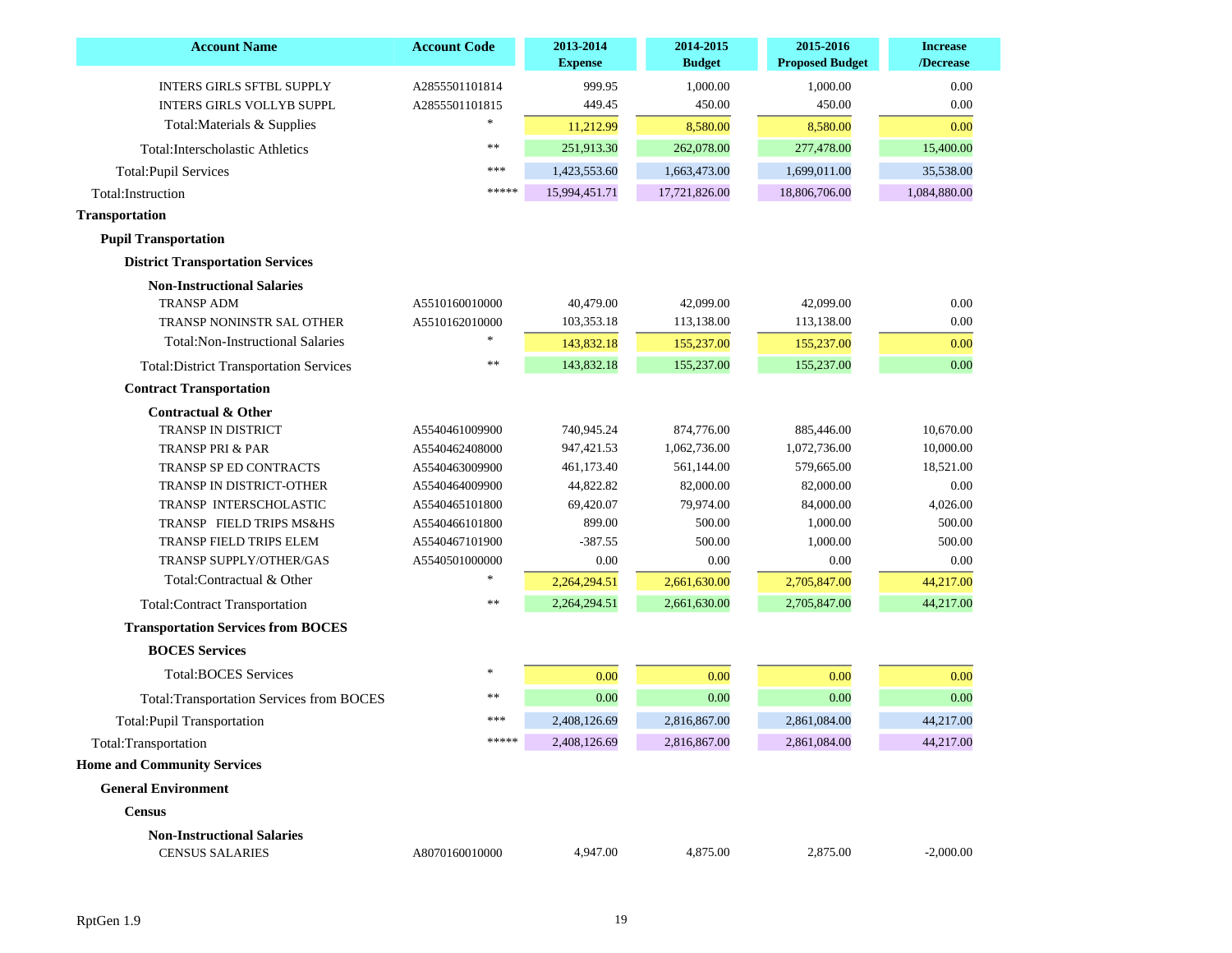| <b>Account Name</b>                                         | <b>Account Code</b> | 2013-2014<br><b>Expense</b> | 2014-2015<br><b>Budget</b> | 2015-2016<br><b>Proposed Budget</b> | <b>Increase</b><br>/Decrease |
|-------------------------------------------------------------|---------------------|-----------------------------|----------------------------|-------------------------------------|------------------------------|
| <b>Total:Non-Instructional Salaries</b>                     | $\ast$              | 4,947.00                    | 4,875.00                   | 2,875.00                            | $-2,000.00$                  |
| Total:Census                                                | $\ast$              | 4,947.00                    | 4,875.00                   | 2,875.00                            | $-2,000.00$                  |
| <b>Total:General Environment</b>                            | ***                 | 4,947.00                    | 4,875.00                   | 2,875.00                            | $-2,000.00$                  |
| <b>Total: Home and Community Services</b>                   | *****               | 4,947.00                    | 4,875.00                   | 2,875.00                            | $-2,000.00$                  |
| <b>Undistributed</b>                                        |                     |                             |                            |                                     |                              |
| <b>Employee Benefits</b>                                    |                     |                             |                            |                                     |                              |
| <b>State Retirement</b>                                     |                     |                             |                            |                                     |                              |
| EMP BEN NYS EMP RET                                         | A9010810000000      | 400,908.75                  | 487,406.00                 | 457,406.00                          | $-30,000.00$                 |
| <b>Total:State Retirement</b>                               |                     | 400,908.75                  | 487,406.00                 | 457,406.00                          | $-30,000.00$                 |
| <b>Teachers Retirement</b>                                  |                     |                             |                            |                                     |                              |
| <b>EMP BEN NYSTRS</b>                                       | A9020820000000      | 1,911,078.47                | 2,450,492.00               | 2,050,032.00                        | $-400,460.00$                |
| <b>Total:Teachers Retirement</b>                            |                     | 1,911,078.47                | 2,450,492.00               | 2,050,032.00                        | $-400,460.00$                |
| <b>Social Security</b>                                      |                     |                             |                            |                                     |                              |
| <b>EMP BEN FICA</b>                                         | A9030830000000      | 1,021,906.84                | 1,265,799.00               | 1,292,634.00                        | 26,835.00                    |
| <b>Total:Social Security</b>                                |                     | 1,021,906.84                | 1,265,799.00               | 1,292,634.00                        | 26,835.00                    |
| <b>Workers' Compensation</b><br><b>EMP BEN WORKERS COMP</b> | A9040840000000      | 93,341.30                   | 117,016.00                 | 121,016.00                          | 4,000.00                     |
| Total: Workers' Compensation                                |                     | 93,341.30                   | 117,016.00                 | 121,016.00                          | 4,000.00                     |
| <b>Life Insurance</b>                                       |                     |                             |                            |                                     |                              |
| <b>EMP BEN LIFE INSURANCE</b>                               | A9045845000000      | 0.00                        | 1,500.00                   | 1,500.00                            | 0.00                         |
| Total:Life Insurance                                        |                     | 0.00                        | 1,500.00                   | 1,500.00                            | 0.00                         |
| <b>Unemployment Insurance</b>                               |                     |                             |                            |                                     |                              |
| <b>EMP BEN UNEMPL INS</b>                                   | A9050850000000      | 11,955.47                   | 182,676.00                 | 182,676.00                          | 0.00                         |
| Total: Unemployment Insurance                               |                     | 11,955.47                   | 182,676.00                 | 182,676.00                          | 0.00                         |
| <b>Disability Insurance</b>                                 |                     |                             |                            |                                     |                              |
| <b>EMP BEN NYS DISAB INS</b>                                | A9055855000000      | 7,229.97                    | 33,000.00                  | 33,000.00                           | 0.00                         |
| Total: Disability Insurance                                 |                     | 7,229.97                    | 33,000.00                  | 33,000.00                           | 0.00                         |
| <b>Hospital and Medical Insurance</b>                       |                     |                             |                            |                                     |                              |
| EMP BEN HEALTH INSURANCE                                    | A9060860000000      | 2,661,554.07                | 3,301,099.00               | 3,415,804.00                        | 114,705.00                   |
| <b>EMP BEN DENTAL INSURANCE</b>                             | A9060865000000      | 42,002.22                   | 53,000.00                  | 56,000.00                           | 3,000.00                     |
| Total: Hospital and Medical Insurance                       |                     | 2,703,556.29                | 3,354,099.00               | 3,471,804.00                        | 117,705.00                   |
| <b>Union Welfare Benefits</b>                               |                     |                             |                            |                                     |                              |
| EMP BEN ETA UNION WELFARE                                   | A9070875000000      | 120,143.84                  | 165,000.00                 | 165,000.00                          | 0.00                         |
| <b>Total: Union Welfare Benefits</b>                        | $*$                 | 120,143.84                  | 165,000.00                 | 165,000.00                          | 0.00                         |
| <b>Other Benefits</b>                                       |                     |                             |                            |                                     |                              |
| EMP BEN ADMIN CONTRACTUAL                                   | A9089150010000      | 0.00                        | 6,000.00                   | 9,000.00                            | 3,000.00                     |
| <b>EMP BEN AUTO REIMBURSE</b>                               | A9089150010002      | 0.00                        | 0.00                       | 0.00                                | 0.00                         |
| <b>EMP BEN ADMIN BEN</b>                                    | A9089870000000      | 24,546.32                   | 58,099.00                  | 58,099.00                           | 0.00                         |